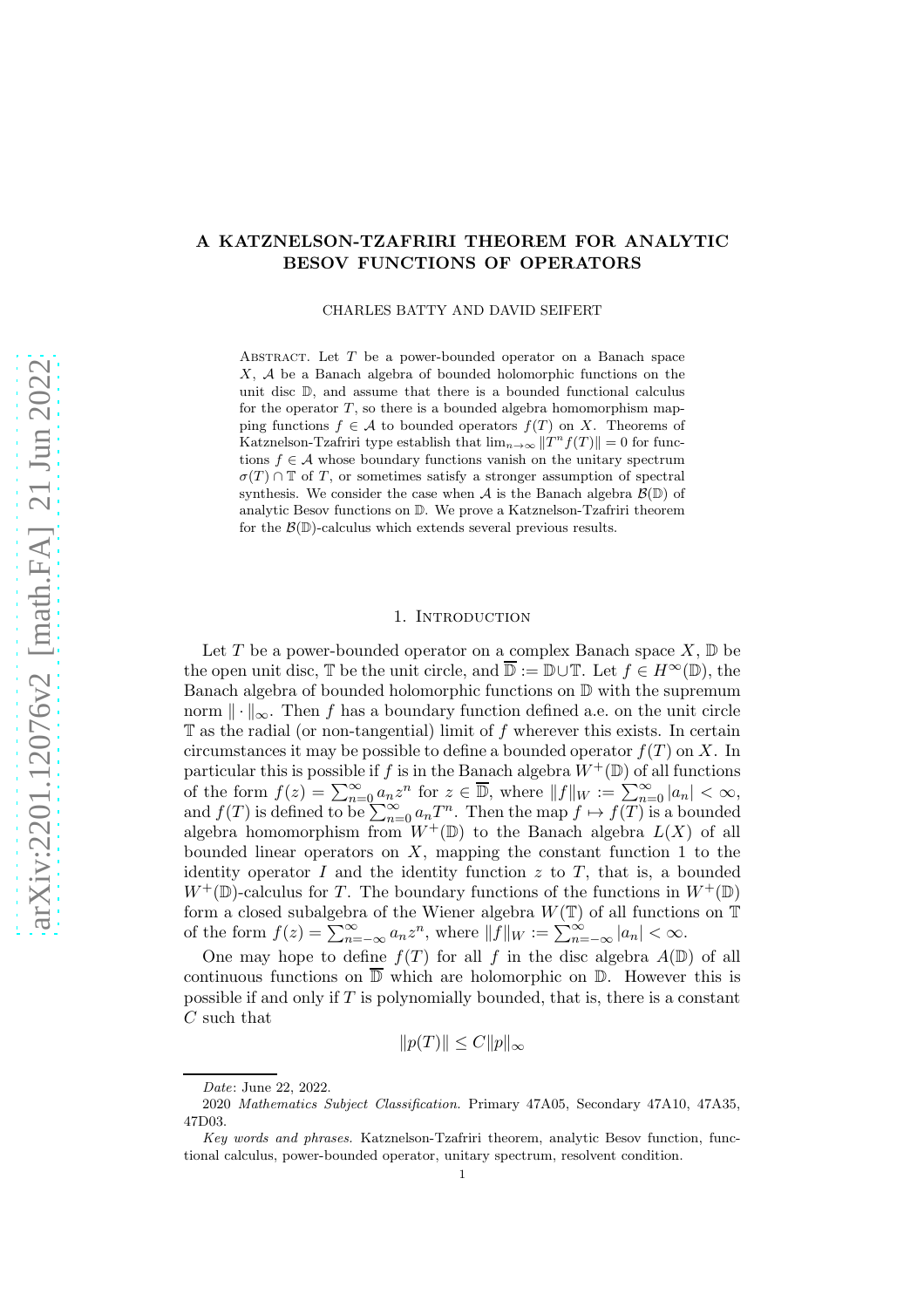for all polynomials p. When this holds, the map  $p \mapsto p(T)$  extends to  $A(\mathbb{D})$ by continuity, since the polynomials are dense in  $A(\mathbb{D})$ , and this map is then an  $A(\mathbb{D})$ -calculus for T.

The term "Katznelson-Tzafriri theorem" may be applied to various results about convergence to zero of sequences of the form  $(T^n f(T))_{n \geq 1}$ , where T is a power-bounded operator,  $f \in H^{\infty}(\mathbb{D})$  and (the boundary function of) f vanishes on the unitary spectrum  $\sigma_u(T) := \sigma(T) \cap \mathbb{T}$  of T. In most cases,  $f \in A(\mathbb{D})$  and then  $\sigma_u(T)$  is of measure zero, unless f is the zero function. The fundamental version, proved by Katznelson and Tzafriri in [\[19,](#page-15-0) Theorem 5], is as follows.

<span id="page-1-0"></span>Theorem 1.1. *Let* T *be a power-bounded operator on a Banach space, let*  $f \in W^+(\mathbb{D})$ , and assume that f is of spectral synthesis in  $W(\mathbb{T})$  with respect *to*  $\sigma_u(T)$ *.* Then  $\lim_{n\to\infty} ||T^n f(T)|| = 0$ .

In Theorem [1.1](#page-1-0) the assumption of spectral synthesis means that there is a sequence  $(g_n)_{n>1}$  of functions in  $W(\mathbb{T})$  such that each  $g_n$  vanishes on a neighbourhood of  $\sigma_u(T)$  in T and  $\lim_{n\to\infty} ||g_n-f||_W = 0$  (here f denotes the boundary function of  $f$  on  $\mathbb{T}$ ). In general, this is stronger than the condition that f vanishes on  $\sigma_u(T)$ , which is a necessary condition for the conclusion of Theorem [1.1;](#page-1-0) see Remark [4.2\(](#page-14-0)a).

It is desirable to have results in which spectral synthesis is not assumed. If  $\sigma_u(T)$  is countable, and f vanishes on  $\sigma_u(T)$ , then the condition of spectral synthesis in  $W(T)$  is satisfied [\[18,](#page-15-1) p.60]. Thus, in Theorem [1.1,](#page-1-0) if  $\sigma_u(T)$ is countable, the assumption of spectral synthesis can be replaced by the assumption that f vanishes on  $\sigma_u(T)$ .

In [\[2,](#page-14-1) Theorem 5], there is a variant of Theorem [1.1](#page-1-0) in which the assumption of spectral synthesis is replaced by the assumption that  $f' \in W^+(\mathbb{D})$ and f vanishes on  $\sigma_u(T)$ . Other related results can be found in [\[3\]](#page-14-2).

The case when  $\sigma_u(T) \subseteq \{1\}$  and  $f(z) = 1 - z$  is particularly important, and we state this as an immediate corollary of Theorem [1.1.](#page-1-0)

<span id="page-1-1"></span>Corollary 1.2. *Let* T *be a power-bounded operator on a Banach space. Then*  $\lim_{n\to\infty}$   $||T^n(I-T)|| = 0$  *if (and only if)*  $\sigma_u(T) \subseteq \{1\}.$ 

Recently sharp estimates of the rate of decay in Corollary [1.2,](#page-1-1) in terms of the norm of  $\|(\lambda I - T)^{-1}\|$  for  $\lambda \in \mathbb{T} \setminus \{0\}$ , have been obtained in [\[31\]](#page-15-2) (for arbitrary Banach spaces) and [\[28\]](#page-15-3) (for Hilbert spaces).

The following result from [\[20,](#page-15-4) Proposition 1.6] is another variant of Theorem [1.1](#page-1-0) in which spectral synthesis is not assumed. It will play an important role in this paper.

<span id="page-1-2"></span>Theorem 1.3. *Let* T *be a polynomially bounded operator on a Banach space.* Let  $f \in A(\mathbb{D})$ , and assume that f *vanishes on*  $\sigma_u(T)$ . Then

$$
\lim_{n \to \infty} ||T^n f(T)|| = 0.
$$

In [\[15\]](#page-15-5) the authors consider certain "isometric function algebras" R of continuous functions on T and prove a version of the Katznelson-Tzafriri theorem for an operator T on a Banach space satisfying  $||p(T)|| \le ||p||_R$ for all polynomials p, and for suitable functions  $f \in A(\mathbb{D})$  whose boundary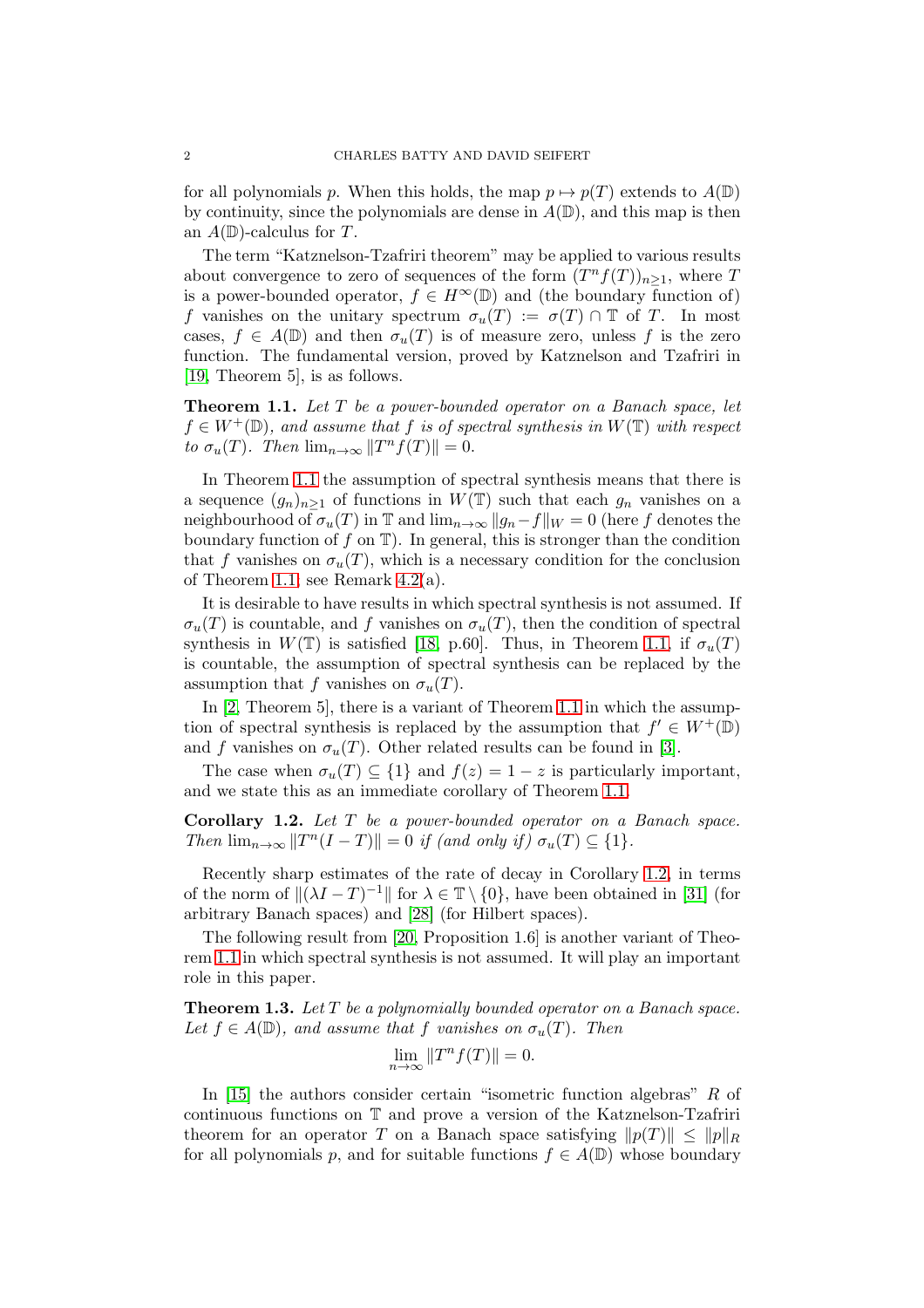functions are of spectral synthesis in R with respect to  $\sigma_u(T)$ . When  $R =$  $W(\mathbb{T})$ , [\[15,](#page-15-5) Theorem 2.10] gives essentially the same result as Theorem [1.1.](#page-1-0) When  $R = C(\mathbb{T})$ , it recovers Theorem [1.3](#page-1-2) for contractions on Hilbert spaces, using von Neumann's inequality. More recently, Léka  $[24,$  Theorem 2.1] proved the following, more general, result for power-bounded operators on Hilbert spaces, by considering a certain ergodic condition.

<span id="page-2-0"></span>Theorem 1.4. *Let* T *be a power-bounded operator on a Hilbert space. Let*  $f \in W^+(\mathbb{D})$ , and assume that f vanishes on  $\sigma_u(T)$ . Then

$$
\lim_{n \to \infty} \|T^n f(T)\| = 0.
$$

If T is a completely non-unitary contraction on a Hilbert space,  $f \in$  $H^{\infty}(\mathbb{D})$  and the boundary function of f vanishes on  $\sigma_u(T)$ , then Bercovici [\[12\]](#page-15-7) showed that  $\lim_{n\to\infty} ||T^n f(T)|| = 0$ , where  $f(T)$  is defined in the Sz.-Nagy-Foias functional calculus.

Other results of Katznelson-Tzafriri type in slightly different situations have been proved in [\[1\]](#page-14-3), [\[11\]](#page-15-8) and [\[40\]](#page-16-0), for example. Short surveys of the topic can be found in [\[13,](#page-15-9) Section 5] and [\[25\]](#page-15-10), and [\[9\]](#page-15-11) provides a longer survey.

The Banach algebra  $\mathcal{B}(\mathbb{D})$  of analytic Besov functions on  $\mathbb D$  has been considered in various contexts in the literature. It is often defined in terms of the boundary functions on T, but it can alternatively be defined directly from functions on  $\mathbb{D}$ ; see [\(2.1\)](#page-3-0) below. This algebra satisfies  $W^+(\mathbb{D}) \subsetneq \mathcal{B}(\mathbb{D}) \subsetneq$  $A(\mathbb{D})$  with continuous inclusions, and moreover the polynomials are dense in  $\mathcal{B}(\mathbb{D})$ . Nevertheless,  $\mathcal{B}(\mathbb{D})$  does not appear to fit into the framework of [\[15\]](#page-15-5).

In this paper we consider a given power-bounded operator  $T$  on a Banach space X which has a bounded  $\mathcal{B}(\mathbb{D})$ -calculus (abbreviated to  $\mathcal{B}$ -calculus in the rest of this paper), that is, there exists a (unique) bounded algebra homomorphism from  $\mathcal{B}(\mathbb{D})$  to  $L(X)$  mapping 1 to I and z to T. Any polynomially bounded operator has a bounded  $\beta$ -calculus. Peller showed in [\[29\]](#page-15-12) that a  $\beta$ -calculus exists for all power-bounded operators on a Hilbert space, and Vitse showed in [\[33\]](#page-16-1) and [\[35\]](#page-16-2) that a  $\beta$ -calculus exists for all Ritt operators on any Banach space. The recent papers [\[7\]](#page-15-13) and [\[8\]](#page-15-14) have developed a detailed theory of the analogous B-calculus for (negative) generators of bounded  $C_0$ -semigroups, involving the Banach algebra  $\mathcal{B}(\mathbb{C}_+)$ , where  $\mathbb{C}_+$  is the right half-plane. The disc case can be treated more easily, due to the density of the polynomials and the operators being bounded. Arnold [\[5\]](#page-14-4) has adapted some results from  $[7]$  and  $[8]$  to characterise the operators T which have a  $\beta$ -calculus in terms of an integral condition. We were unaware of Arnold's work while we were producing this paper, and we have obtained the same characterisation independently. Our method is different in various ways, and we present it here in order to make the paper more self-contained and to provide a formulation which is better suited to our purposes, for example providing the spectral mapping theorem in Theorem [3.8.](#page-12-0)

We prove the following version of the Katznelson-Tzafriri theorem for operators T which have a bounded B-calculus, and functions  $f \in \mathcal{B}(\mathbb{D})$  which vanish on  $\sigma_u(T)$ . Theorem [1.5](#page-3-1) contains Theorem [1.4](#page-2-0) as a special case, and it applies to many more operators than Theorem [1.3](#page-1-2) does, although  $\mathcal{B}(\mathbb{D})$ is smaller than  $A(\mathbb{D})$ . It applies to fewer operators than Theorem [1.1](#page-1-0) does,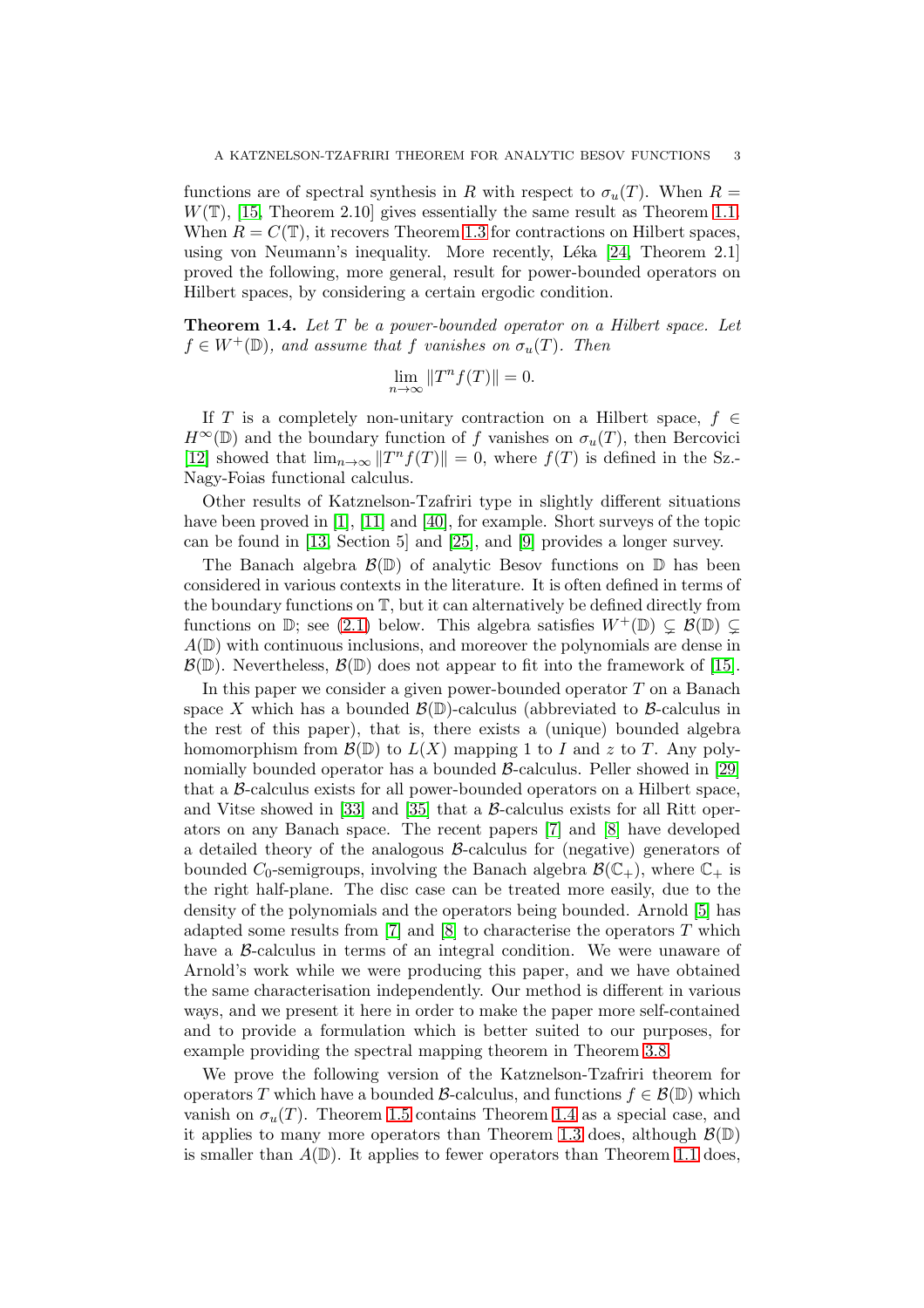but it extends the class of functions f from  $W^+(\mathbb{D})$  to  $\mathcal{B}(\mathbb{D})$  and it does not require spectral synthesis.

<span id="page-3-1"></span>Theorem 1.5. *Let* T *be a power-bounded operator on a Banach space, and assume that* T *has a bounded* B-calculus. Let  $f \in \mathcal{B}(\mathbb{D})$ , and assume that f *vanishes on*  $\sigma_u(T)$ *. Then*  $\lim_{n\to\infty} ||T^n f(T)|| = 0$ *.* 

The remainder of this paper has three sections. In Section [2,](#page-3-2) we set out several properties of  $\mathcal{B}(\mathbb{D})$ , including a reproducing formula for functions in  $\mathcal{B}(\mathbb{D})$  (Proposition [2.3\)](#page-5-0). This section is broadly analogous to parts of [\[7,](#page-15-13) Section 2] and [\[8,](#page-15-14) Section 3]. Section [3](#page-8-0) contains our approach to the B-calculus, and its properties. In Section [4,](#page-13-0) we prove Theorem [1.5.](#page-3-1) The proof uses a combination of ideas from earlier results of this type, together with Theorems [1.3](#page-1-2) and [3.5,](#page-10-0) and Proposition [3.6](#page-11-0) which is extracted from [\[14,](#page-15-15) Section 2].

## <span id="page-3-0"></span>2. THE ALGEBRA  $\mathcal{B}(\mathbb{D})$

<span id="page-3-2"></span>There is more than one way to define the algebra  $\mathcal{B}(\mathbb{D})$  of analytic Besov functions on the unit disc D. For our purposes, it is convenient to define it as the space of all holomorphic functions  $f$  on  $\mathbb D$  such that

(2.1) 
$$
||f||_{\mathcal{B}_0} := \int_0^1 \sup_{|\theta| \le \pi} |f'(re^{i\theta})| dr < \infty.
$$

Note that  $\|\cdot\|_{\mathcal{B}_0}$  is a seminorm on  $\mathcal{B}(\mathbb{D})$ .

This definition of  $\mathcal{B}(\mathbb{D})$  is analogous to the definition of the algebra of analytic Besov functions on  $\mathbb{C}_+$  considered in [\[7\]](#page-15-13), [\[8\]](#page-15-14) and [\[34\]](#page-16-3) (and denoted by  $\mathcal{B}(\mathbb{C}_+)$  in this paper). Alternatively,  $\mathcal{B}(\mathbb{D})$  may be defined as the space of bounded holomophic functions on D whose boundary functions on T belong to a standard Besov space often denoted by  $B^0_{\infty}(\mathbb{T})$ , and this is the reason why functions in  $\mathcal{B}(\mathbb{D})$  are called analytic Besov functions. There are many equivalent norms on  $B^0_{\infty 1}(\mathbb{T})$  and they are usually defined via harmonic analysis. Peller [\[29\]](#page-15-12) defines the space  $\mathcal{B}(\mathbb{D})$  by that method and denotes it by  $B^0_{\infty 1}$ . In [\[35\]](#page-16-2), Vitse gives both definitions, denoting the space by  $B^0_{\infty 1}(\mathbb{D})$ , and using the definition by harmonic analysis in the proofs.

In the following proposition we set out some properties of  $\mathcal{B}(\mathbb{D})$ . We omit the proofs, as they appear to be common knowledge. They can be proved quite easily from our definition, and the first five statements are analogous to properties of  $\mathcal{B}(\mathbb{C}_+)$  established in [\[7,](#page-15-13) Section 2.2]. The fact that the inclusions in part (d) are proper is a well-known property of the spaces of boundary functions, and it is reflected in the existence of operators which have functional calculus with respect to the smaller algebra but not the larger algebra; see Example [3.4\(](#page-10-1)a) and the discussion after Proposition [3.6.](#page-11-0)

<span id="page-3-3"></span>**Proposition 2.1.** (a) *If*  $f \in \mathcal{B}(\mathbb{D})$ *, then f is uniformly continuous, so f extends to a function in* A(D)*.*

(b) *A norm on* B(D) *is defined by*

 $||f||_{\mathcal{B}} := ||f||_{\infty} + ||f||_{\mathcal{B}_0}, \quad f \in \mathcal{B}(\mathbb{D}).$ 

(c)  $(\mathcal{B}(\mathbb{D}), \|\cdot\|_{\mathcal{B}})$  *is a Banach algebra.*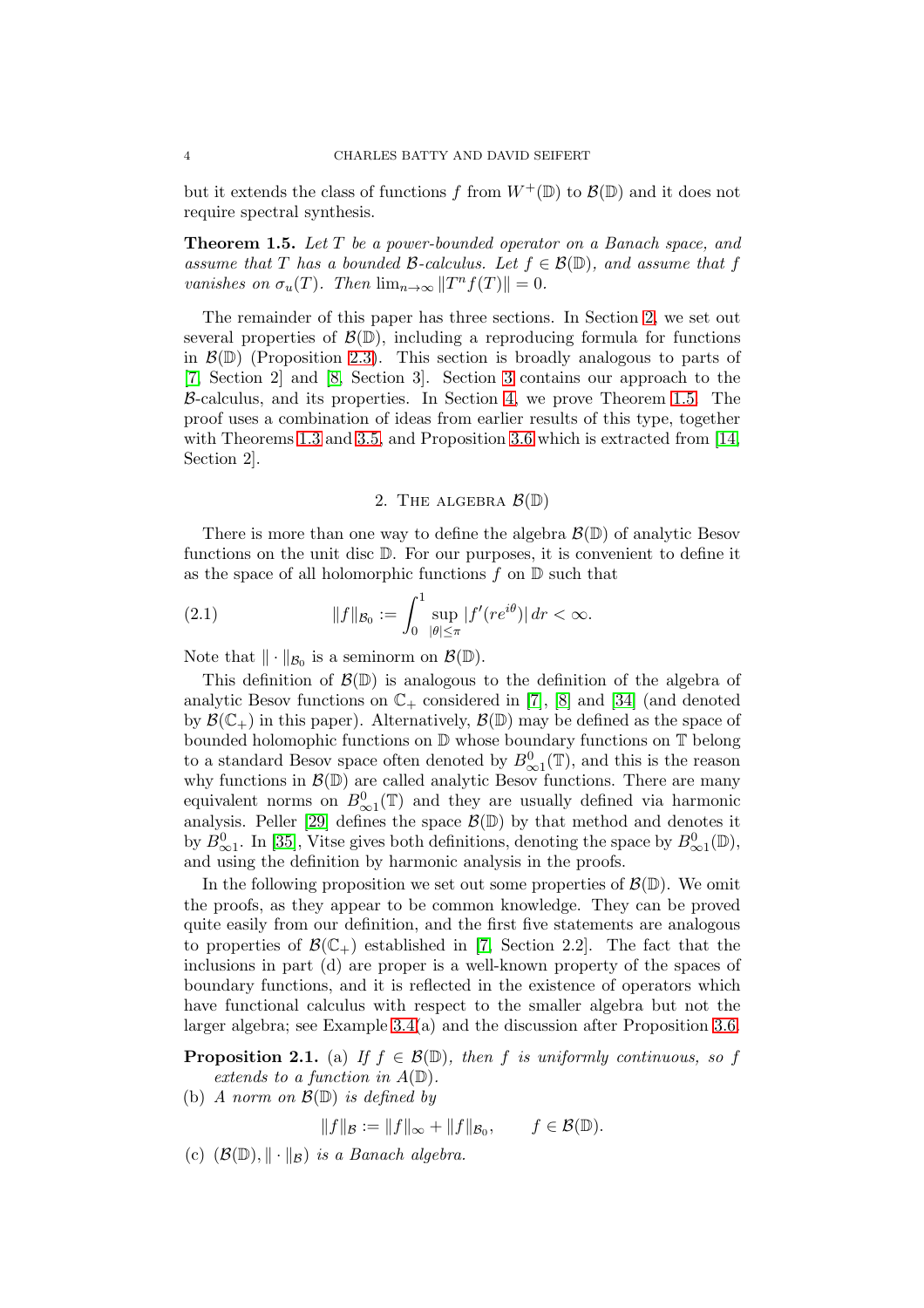- (d) *There are continuous proper inclusions:*  $W^+(\mathbb{D}) \subsetneq \mathcal{B}(\mathbb{D}) \subsetneq A(\mathbb{D})$ *.*
- (e) Let  $f \in \mathcal{B}(\mathbb{D})$ , and  $f_r(z) := f(rz)$  for  $r \in (0,1)$ ,  $z \in \mathbb{D}$ . Then  $f_r \in$  $W^+(\mathbb{D})$  *and*

$$
\lim_{r \to 1-} \|f_r - f\|_{\mathcal{B}} = 0.
$$

(f) *The polynomials are dense in*  $\mathcal{B}(\mathbb{D})$ *.* 

The B-norm  $\|\cdot\|_{\mathcal{B}}$  is equivalent to any of the standard norms arising from equivalent definitions of  $\mathcal{B}(\mathbb{D})$ . Note that the point evaluation  $f \mapsto f(z)$  is a bounded linear functional on  $\mathcal{B}(\mathbb{D})$  for each  $z \in \mathbb{D}$ .

Let  $\mathcal{E}(\mathbb{D})$  be the space of all holomorphic functions g on  $\mathbb D$  such that

$$
\|g\|_{\mathcal{E}_0}:=\sup_{0
$$

Note that the seminorm  $\|\cdot\|_{\mathcal{E}_0}$  is unchanged if the supremum is taken over  $r \in (a, 1)$  where  $a \in (0, 1)$  or if  $1 - r$  is replaced by  $r \log r^{-1}$ .

**Examples 2.2.** (a) For polynomials p of degree  $n \geq 1$ , the B-norm satisfies

$$
||p||_{\mathcal{B}} \leq C \log(n+1) ||p||_{\infty},
$$

where  $C$  is an absolute constant. A proof of this, based on harmonic analysis, is given in [\[38,](#page-16-4) Lemma 2.3.7]. Related estimates for certain classes of operators appear in [\[29\]](#page-15-12) and [\[35\]](#page-16-2).

(b) For  $w \in \mathbb{D}$ , let

<span id="page-4-0"></span>
$$
\rho_w(z) := (1 - wz)^{-1}, \qquad z \in \mathbb{D}.
$$

Then

$$
\|\rho_w\|_{\mathcal{B}_0} = \int_0^1 \sup_{|z|=r} \left| \frac{w}{(1-wz)^2} \right| \, dr = \int_0^1 \frac{|w|}{(1-|w|r)^2} \, dr = \frac{|w|}{1-|w|}.
$$

Thus  $\rho_w \in \mathcal{B}(\mathbb{D})$ . Since  $\|\rho_w\|_{\infty} = (1 - |w|)^{-1}$ , we obtain

(2.2) 
$$
\|\rho_w\|_{\mathcal{B}} = \frac{1+|w|}{1-|w|}.
$$

<span id="page-4-1"></span>From standard integration methods, one can obtain, for  $t \in (0, 1)$ ,

(2.3) 
$$
\int_{-\pi}^{\pi} \frac{d\theta}{|1 - te^{i\theta}|^2} = \int_{-\pi}^{\pi} \frac{d\theta}{1 + t^2 - 2t\cos\theta} = \frac{2\pi}{1 - t^2}
$$

Hence, for  $r \in (0,1)$ ,

$$
\int_{-\pi}^{\pi} |\rho'_{w}(re^{i\theta})| d\theta = \int_{-\pi}^{\pi} \frac{|w|}{|1 - |w| re^{i\theta}|^2} d\theta = \frac{2\pi |w|}{1 - |w|^2 r^2} \le \frac{2\pi |w|}{1 - r}.
$$

.

Thus  $\rho_w \in \mathcal{E}(\mathbb{D})$  and  $\|\rho_w\|_{\mathcal{E}_0} \leq 2\pi|w|.$ 

There is a partial duality between the spaces  $\mathcal{B}(\mathbb{D})$  and  $\mathcal{E}(\mathbb{D})$ . For  $f \in$  $\mathcal{B}(\mathbb{D})$  and  $g \in \mathcal{E}(\mathbb{D})$ , define

$$
\langle g, f \rangle_{\mathcal{B}} := \int_0^1 r \log \frac{1}{r} \int_{-\pi}^{\pi} f'(re^{i\theta}) g'(re^{-i\theta}) d\theta dr
$$

$$
= \int_{\mathbb{D}} \log \frac{1}{|z|} f'(z) g'(\overline{z}) dA(z),
$$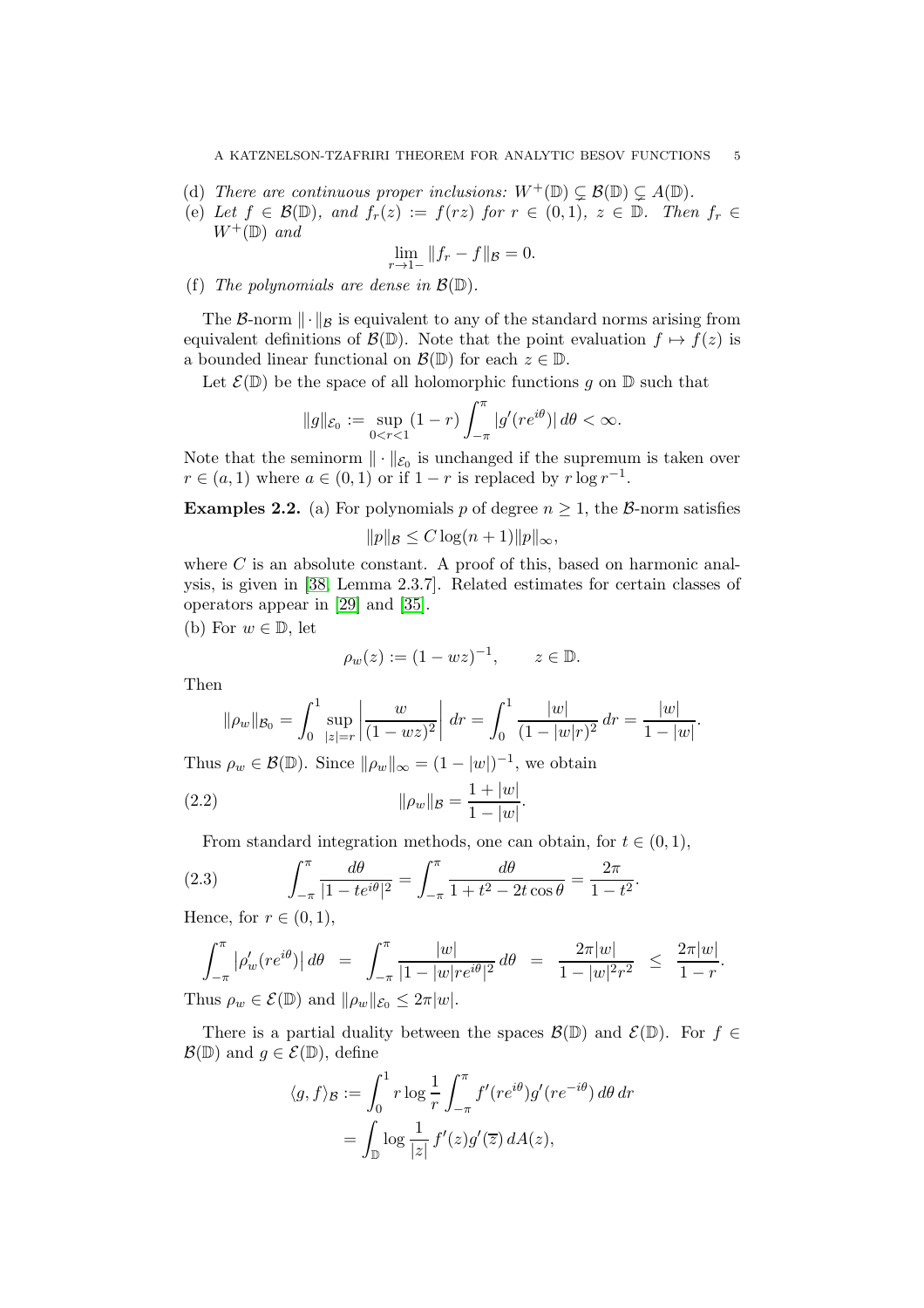where  $dA$  denotes area measure on  $\mathbb{D}$ . The following estimates show that the integrals above are absolutely convergent:

<span id="page-5-1"></span>
$$
|\langle g, f \rangle_{\mathcal{B}}| \leq \int_0^1 r \log \frac{1}{r} \int_{-\pi}^{\pi} |f'(re^{i\theta})g'(re^{-i\theta})| d\theta dr
$$
  
(2.4)  

$$
\leq \int_0^1 \sup_{|\psi| \leq \pi} |f'(re^{i\psi})|(1-r) \int_{-\pi}^{\pi} |g'(re^{i\theta})| d\theta dr
$$
  

$$
\leq \|g\|_{\mathcal{E}_0} \|f\|_{\mathcal{B}_0}.
$$

In [\[7\]](#page-15-13), the space corresponding to  $\mathcal{E}(\mathbb{D})$  plays a major role in constructing the B-calculus on  $\mathbb{C}_+$ . In this paper we use  $\mathcal{E}(\mathbb{D})$  only in the context of [\(2.4\)](#page-5-1).

We now give a reproducing formula for functions in  $\mathcal{B}(\mathbb{D})$ , corresponding to [\[5,](#page-14-4) (3.3)] and [\[7,](#page-15-13) Proposition 2.20].

<span id="page-5-0"></span>**Proposition 2.3.** *Let*  $f \in \mathcal{B}(\mathbb{D})$ *. Then* 

(2.5) 
$$
f(w) = f(0) + \frac{2}{\pi} \langle \rho_w, f \rangle_{\mathcal{B}}, \qquad w \in \mathbb{D}.
$$

*Proof.* By density of the polynomials in  $\mathcal{B}(\mathbb{D})$ , and linearity and continuity of the partial duality given by [\(2.4\)](#page-5-1), it suffices to establish [\(2.5\)](#page-5-2) for  $f(w) := w^k$ , where  $k \in \mathbb{Z}_+$ . The case  $k = 0$  is trivial. If  $k \geq 1$ , then  $f(0) = 0$  and

<span id="page-5-2"></span>
$$
\langle \rho_w, f \rangle_{\mathcal{B}} = \int_{\mathbb{D}} \log \frac{1}{|z|} k z^{k-1} w (1 - w\overline{z})^{-2} dA(z)
$$
  
=  $kw \int_0^1 \int_{-\pi}^{\pi} \log \frac{1}{r} \sum_{n=0}^{\infty} (n+1) w^n r^{k+n} e^{i(k-1-n)\theta} d\theta dr.$ 

For fixed  $r \in (0,1)$ , the series converges uniformly in  $\theta$ , and the integral of the *n*th term with respect to  $\theta$  is 0 for each *n* except  $n = k - 1$ . Thus

$$
\frac{2}{\pi} \langle \rho_w, f \rangle_{\mathcal{B}} = 4k^2 w^k \int_0^1 \log \frac{1}{r} r^{2k-1} dr = w^k,
$$

as required.  $\Box$ 

Let  $W(\mathbb{D})$  be the space of all continuous functions  $g : \mathbb{D} \to \mathbb{C}$  such that

$$
||g||_{\mathcal{W}} := \int_0^1 \sup_{|\theta| \le \pi} |g(re^{i\theta})| \, dr < \infty.
$$

For  $g \in \mathcal{W}(\mathbb{D})$ , define

$$
(Qg)(w) := \frac{2}{\pi} \int_{\mathbb{D}} \log \frac{1}{|z|} \frac{wg(z)}{(1 - w\overline{z})^2} dA(z), \qquad w \in \mathbb{D}.
$$

This integral is absolutely convergent, by essentially the same estimation as in [\(2.4\)](#page-5-1) (with g and f' replaced by  $\rho_w$  and g, respectively). These definitions and Proposition 2.4 below are analogues of [\[8,](#page-15-14) Proposition 3.1].

If 
$$
f \in \mathcal{B}(\mathbb{D})
$$
, then  $f' \in \mathcal{W}(\mathbb{D})$  and (2.5) may be rewritten as

$$
f = f(0) + Q(f').
$$

Thus Q maps the space of holomorphic functions in  $\mathcal{W}(\mathbb{D})$  onto the space of functions  $f \in \mathcal{B}(\mathbb{D})$  with  $f(0) = 0$ . Our next result shows that Q maps the whole space  $W(\mathbb{D})$  into  $\mathcal{B}(\mathbb{D})$ .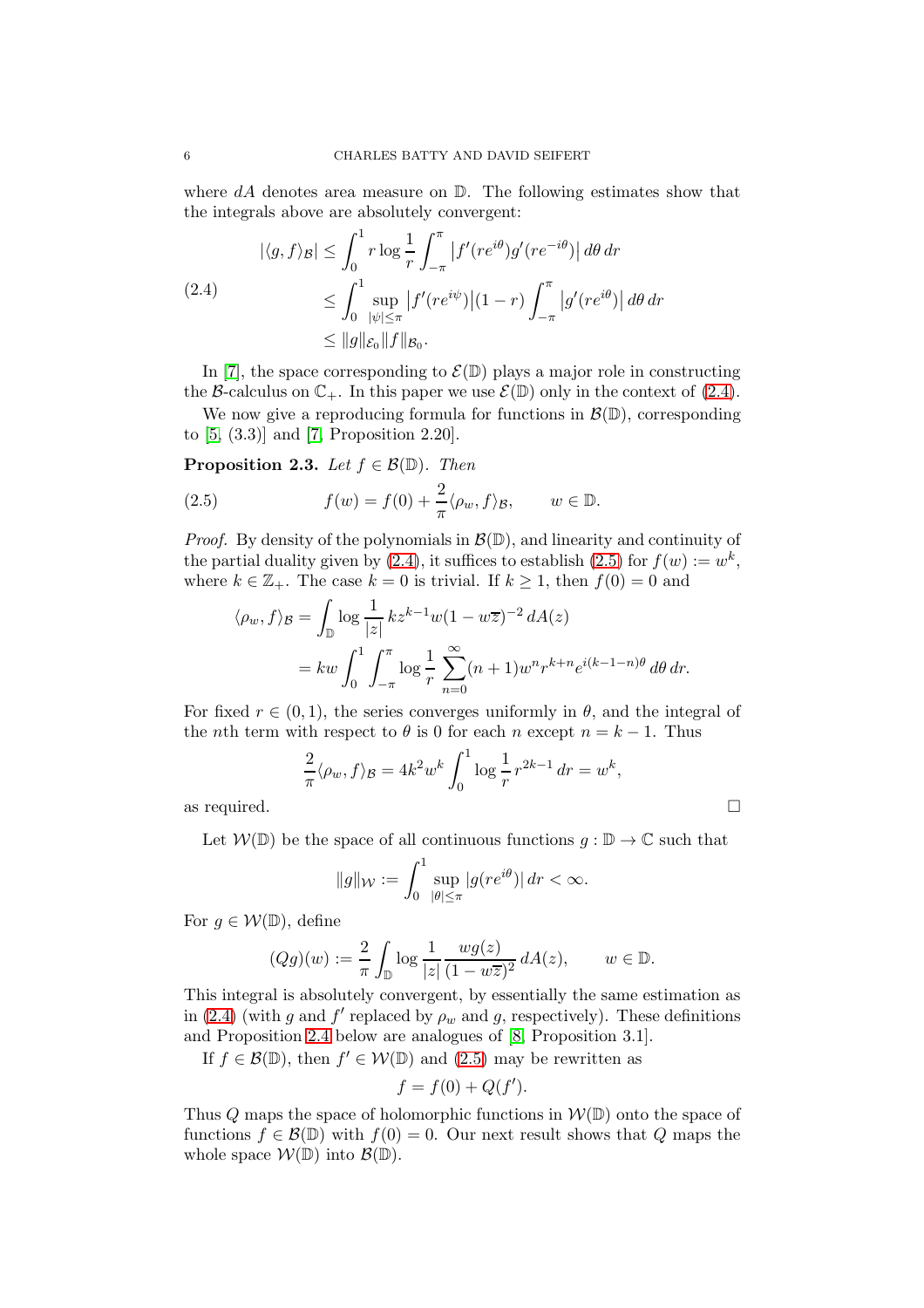<span id="page-6-2"></span>For  $r \in (0,1)$  and  $h \in L^p(-\pi,\pi)$ , where  $1 \le p \le \infty$ , let

(2.6) 
$$
G_{r,h}(w) := \int_{-\pi}^{\pi} \frac{h(\theta)}{(1 - wre^{-i\theta})^2} d\theta, \qquad w \in \mathbb{D}.
$$

If  $g \in \mathcal{W}(\mathbb{D})$  and  $g_r(\theta) := g(re^{i\theta})$  for  $r \in (0,1), \theta \in [-\pi, \pi]$ , then

<span id="page-6-1"></span>(2.7) 
$$
(Qg)(w) = \frac{2}{\pi} \int_0^1 r \log \frac{1}{r} w G_{r,g_r}(w) dr, \qquad w \in \mathbb{D}.
$$

The functions  $G_{r,h}$  correspond to the functions in [\[8,](#page-15-14) Proposition 3.1]. They belong to  $\mathcal{B}(\mathbb{D})$  and they will play an important role in Section [3.](#page-8-0)

**Proposition 2.4.** (a) *Let*  $r \in (0,1)$  *and*  $h \in L^1(-\pi,\pi)$ *. Then*  $G_{r,h} \in \mathcal{B}(\mathbb{D})$ *and*

<span id="page-6-3"></span>(2.8) 
$$
G_{r,h} = \int_{-\pi}^{\pi} h(\theta) \rho_{re^{-i\theta}}^2 d\theta,
$$

*where the right-hand side exists as a* B(D)*-valued Bochner integral.* (b) Let  $r \in (0,1)$  and  $h \in L^{\infty}(-\pi,\pi)$ . Then  $G_{r,h} \in \mathcal{B}(\mathbb{D})$  and

<span id="page-6-0"></span>(2.9) 
$$
||G_{r,h}||_{\mathcal{B}} \leq \frac{6\pi}{1-r}||h||_{\infty}.
$$

(c)  $Q$  *is a bounded linear operator from*  $W(\mathbb{D})$  *to*  $\mathcal{B}(\mathbb{D})$ *.* 

*Proof.* (a) From [\(2.2\)](#page-4-0), the map  $w \mapsto \rho_w$  is locally bounded from  $\mathbb D$  to the Banach algebra  $\mathcal{B}(\mathbb{D})$ . For each  $z \in \mathbb{D}$ , the point evaluation  $f \mapsto f(z)$ is a bounded linear functional on  $\mathcal{B}(\mathbb{D})$ , and the function  $w \mapsto \rho_w(z)^2$  is holomorphic on  $\mathbb{D}$ . By [\[4,](#page-14-5) Corollary A.7] the function  $w \mapsto \rho_w^2$  is holomorphic as a map from  $\mathbb D$  to  $\mathcal{B}(\mathbb D)$ . Moreover,  $\|\rho_{re^{-i\theta}}^2\|_{\mathcal{B}} \le 4(1-r)^{-2}$  by [\(2.2\)](#page-4-0). For  $h \in L^1(-\pi, \pi)$ , it follows that

$$
J_{r,h} := \int_{-\pi}^{\pi} h(\theta) \rho_{re^{-i\theta}}^2 d\theta
$$

exists as a  $\mathcal{B}(\mathbb{D})$ -valued Bochner integral, and

$$
J_{r,h}(w) = \int_{-\pi}^{\pi} h(\theta) \rho_{re^{-i\theta}}(w)^2 d\theta = G_{r,h}(w), \qquad w \in \mathbb{D},
$$

as required.

(b) For  $h \in L^{\infty}(-\pi, \pi)$ , it follows from (a) that  $G_{r,h}$  is holomorphic on  $\mathbb{D}$ . For  $w \in \mathbb{D}$ ,

$$
|G'_{r,h}(w)| = \left|2r \int_{-\pi}^{\pi} \frac{h(\theta)e^{-i\theta}}{(1 - wre^{-i\theta})^3} d\theta\right| \leq 2r ||h||_{\infty} \int_{-\pi}^{\pi} \frac{d\theta}{|1 - wre^{-i\theta}|^3}.
$$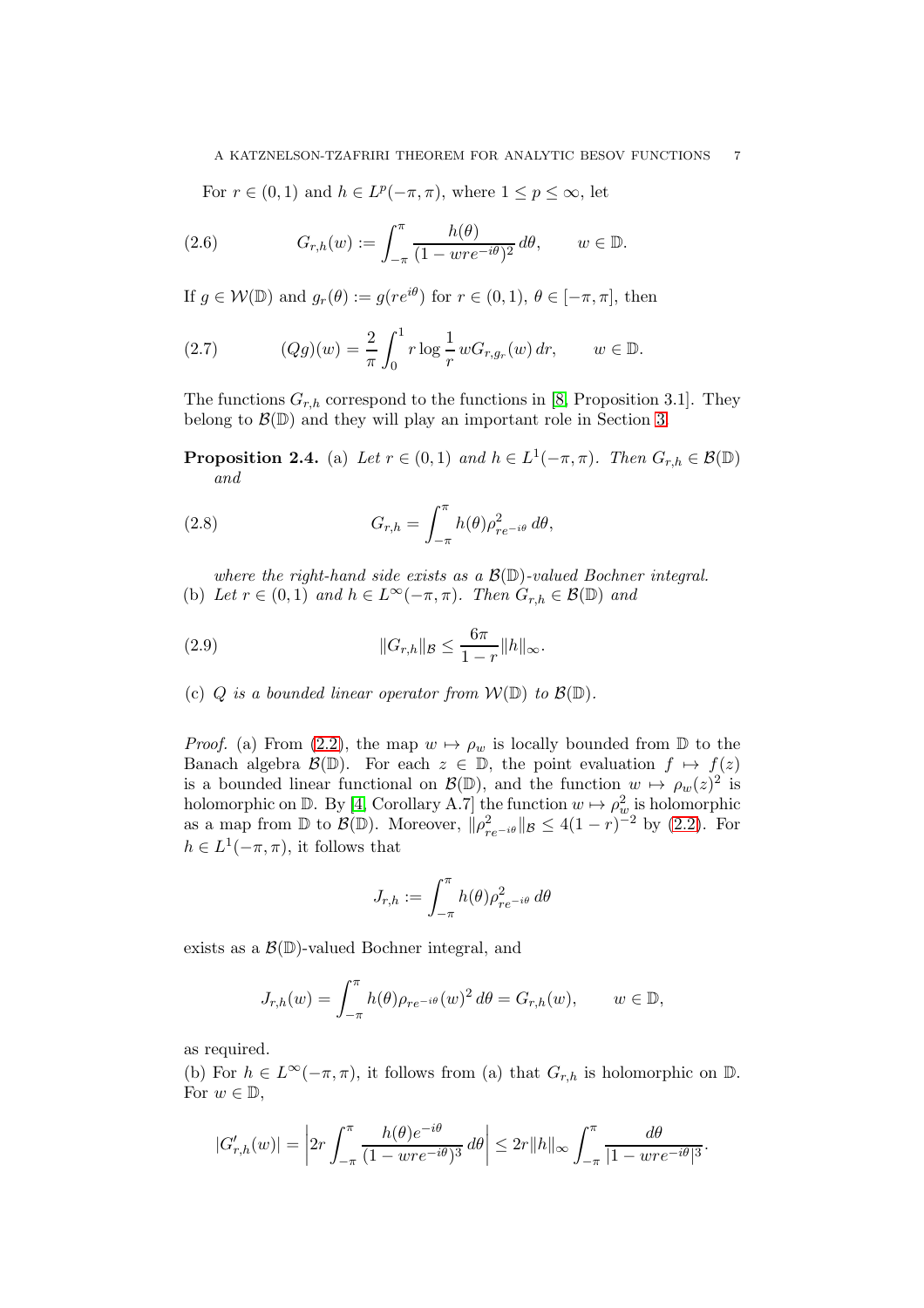If  $w \in \mathbb{D}$  and  $t := |w|r$ , then  $(2.10)$ 

<span id="page-7-3"></span>
$$
\int_{-\pi}^{\pi} \frac{d\theta}{|1 - wre^{-i\theta}|^3} = 2 \int_0^{\pi} \frac{d\theta}{(1 + t^2 - 2t\cos\theta)^{3/2}}
$$
  
=  $4 \int_{\mathbb{R}} \frac{(1 + u^2)^{1/2}}{((1 - t)^2 + (1 + t)^2 u^2)^{3/2}} du$   
=  $\frac{4}{(1 - t)^2 (1 + t)} \int_0^{\infty} \left(1 + \left(\frac{1 - t}{1 + t}\right)^2 v^2\right)^{1/2} \frac{dv}{(1 + v^2)^{3/2}}$   
 $\leq \frac{4}{(1 - t)^2} \int_0^{\infty} \frac{dv}{1 + v^2} = \frac{2\pi}{(1 - t)^2},$ 

where we have made the substitutions  $u = \tan(\theta/2)$  and  $v = (1+t)(1-t)^{-1}u$ . It follows that

<span id="page-7-0"></span>
$$
(2.11) \t||G_{r,h}||_{\mathcal{B}_0} \leq 4\pi r||h||_{\infty} \int_0^1 \frac{ds}{(1-sr)^2} = \frac{4\pi r}{1-r}||h||_{\infty} \leq \frac{4\pi}{1-r}||h||_{\infty}.
$$

From [\(2.3\)](#page-4-1), or by using the same substitutions as above, we see that

<span id="page-7-1"></span>
$$
(2.12) \quad ||G_{r,h}||_{\infty} \le \sup_{|w| < 1} \int_{-\pi}^{\pi} \frac{\|h\|_{\infty}}{|1 - wre^{-i\theta}|^2} \, d\theta = \frac{2\pi}{1 - r^2} \|h\|_{\infty} \le \frac{2\pi}{1 - r} \|h\|_{\infty},
$$

and now  $(2.9)$  follows from  $(2.11)$  and  $(2.12)$ .

(c) Let  $g \in \mathcal{W}(\mathbb{D})$ . It is not difficult to see, for instance using Morera's theorem, that  $Qg$  is holomorphic on  $\mathbb{D}$ , and  $Q$  is certainly linear. Let  $w \in \mathbb{D}$ and  $g_r(\theta) := g(re^{i\theta})$  for  $r \in (0,1)$ ,  $\theta \in [-\pi,\pi]$ . Using  $r \log r^{-1} \leq 1-r$  for  $r \in (0,1), (2.7)$  $r \in (0,1), (2.7)$  and  $(2.12)$ , we see that

<span id="page-7-2"></span>(2.13) 
$$
|(Qg)(w)| = \frac{2|w|}{\pi} \left| \int_0^1 r \log \frac{1}{r} G_{r,g_r}(w) dr \right|
$$
  
 
$$
\leq 4 \int_0^1 \frac{r \log r^{-1}}{1-r} ||g_r||_{\infty} dr \leq 4 ||g||_{\mathcal{W}},
$$

and hence  $||Qg||_{\infty} \leq 4||g||_{\mathcal{W}}$ .

Next we note that

$$
(Qg)'(w) = \frac{2}{\pi} \int_0^1 r \log \frac{1}{r} \left( G_{r,g_r}(w) + \int_{-\pi}^{\pi} \frac{2wre^{-i\theta}g(re^{i\theta})}{(1-wre^{-i\theta})^3} d\theta \right) dr.
$$

Using the same estimate as in  $(2.13)$ , and  $(2.10)$ , we obtain

$$
|(Qg)'(w)| \le 4||g||_{\mathcal{W}} + 8\int_0^1 \frac{r^2\log r^{-1}}{(1-|w|r)^2} ||g_r||_{\infty} dr,
$$

and, using Fubini's theorem, it follows that

$$
||Qg||_{\mathcal{B}_0} \le 4||g||_{\mathcal{W}} + 8\int_0^1 r^2 \log \frac{1}{r} ||g_r||_{\infty} \int_0^1 \frac{ds}{(1 - sr)^2} dr
$$
  

$$
\le 4||g||_{\mathcal{W}} + 8\int_0^1 \frac{r \log r^{-1}}{1 - r} ||g_r||_{\infty} dr \le 12||g||_{\mathcal{W}}.
$$

Hence  $Qg \in \mathcal{B}(\mathbb{D})$  and  $||Qg||_{\mathcal{B}} \leq 16||g||_{\mathcal{W}}$ , so Q maps  $\mathcal{W}(\mathbb{D})$  boundedly into  $\mathcal{B}(\mathbb{D})$ , as required.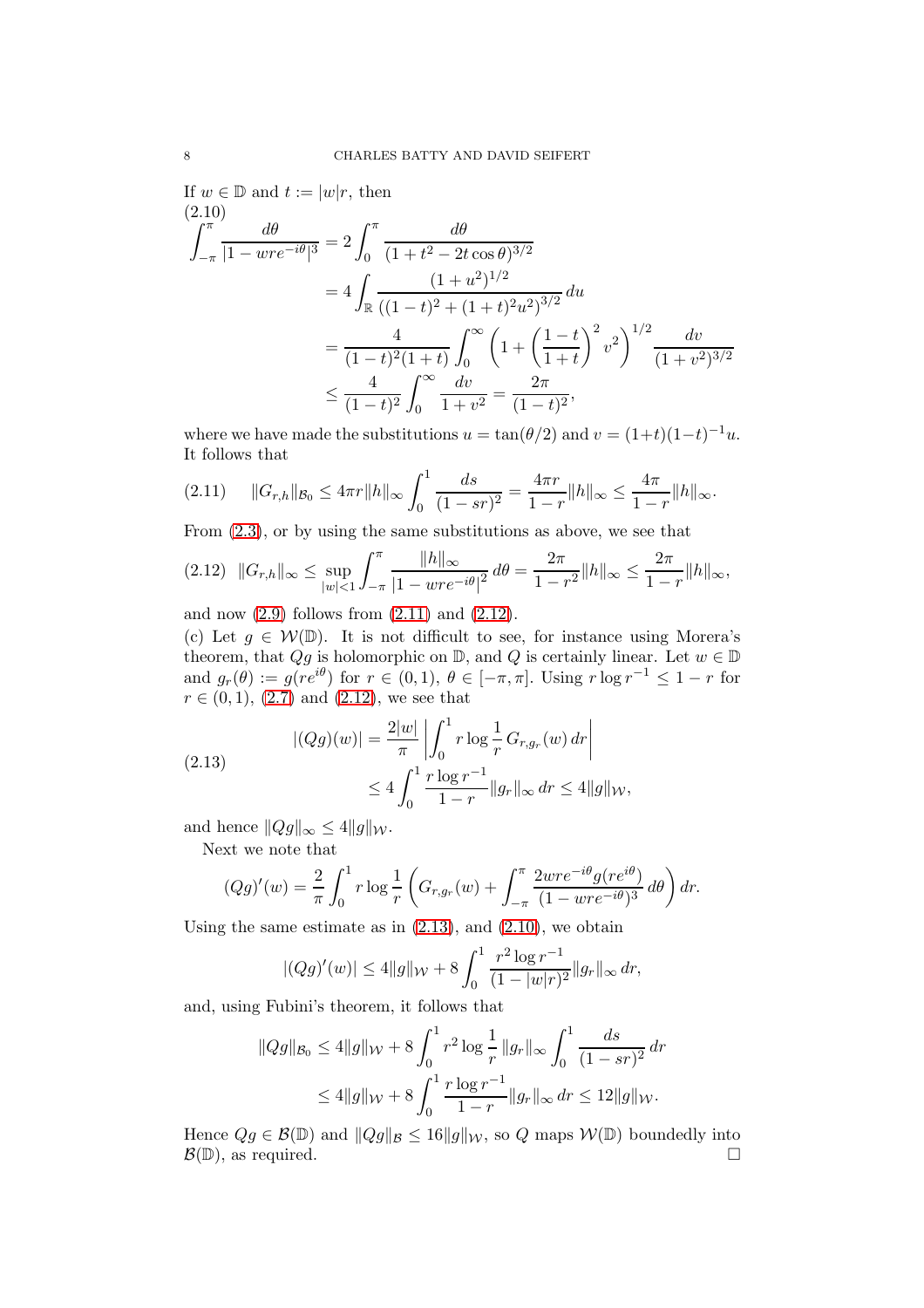### 3. The B-calculus

<span id="page-8-0"></span>Let  $T$  be a power-bounded operator on a complex Banach space  $X$ . In this section we show that a resolvent condition on  $T$  is equivalent to  $T$  having a bounded B-calculus. It is a discrete analogue of a condition on unbounded operators A which was introduced by Gomilko [\[17\]](#page-15-16) and independently by Shi and Feng [\[32\]](#page-16-5), and which is equivalent to the existence of a bounded  $\mathcal{B}(\mathbb{C}_{+})$ -calculus for some classes of unbounded operators.

For  $x \in X$  and  $x^* \in X^*$ , we define

<span id="page-8-1"></span>
$$
g_{x,x^*}(z) := \langle (I - zT)^{-1}x, x^* \rangle, \qquad z \in \mathbb{D}.
$$

We say that T *satisfies the* (dGSF) *condition* if  $g_{x,x^*} \in \mathcal{E}(\mathbb{D})$  for all  $x \in X$ and  $x^* \in X^*$ , that is,

(3.1) 
$$
\sup_{0 < r < 1} (1 - r) \int_{-\pi}^{\pi} \left| \langle T(I - re^{i\theta} T)^{-2} x, x^* \rangle \right| d\theta < \infty.
$$

It is easy to see that this condition is equivalent to the property  $(GFS)_1$  in [\[5,](#page-14-4) Definition 2.2]. As noted in Section [2](#page-3-2) we may take the supremum over  $r \in (a, 1)$  where  $a \in (0, 1)$ , instead of over  $r \in (0, 1)$ , or we may replace the factor  $1 - r$  by  $r \log r^{-1}$ . In addition, the Closed Graph Theorem implies that there exists a finite constant  $\gamma_T$  such that the supremum in [\(3.1\)](#page-8-1) is bounded by  $\gamma_T ||x|| ||x^*||$  for all  $x \in X$  and  $x^* \in X^*$ .

We now obtain some other variations of  $(3.1)$ .

<span id="page-8-3"></span>Proposition 3.1. *Let* T *be a power-bounded operator on a complex Banach space* X*. The following are equivalent:*

- (i) *T satisfies* [\(3.1\)](#page-8-1) *for all*  $x \in X$  *and*  $x^* \in X^*$ *.*
- <span id="page-8-4"></span>(ii) *For all*  $x \in X$  *and*  $x^* \in X^*$ *,*

(3.2) 
$$
\sup_{0 < r < 1} (1 - r) \int_{-\pi}^{\pi} \left| \langle (I - re^{i\theta} T)^{-2} x, x^* \rangle \right| d\theta < \infty.
$$

(iii) *For all*  $x \in X$  *and*  $x^* \in X^*$ *,* 

<span id="page-8-2"></span>(3.3) 
$$
\sup_{r>1} (r-1) \int_{-\pi}^{\pi} \left| \langle (re^{i\theta}I-T)^{-2}x, x^* \rangle \right| d\theta < \infty.
$$

*Proof.* By passing to an equivalent norm on X, we may assume that  $||T|| \leq 1$ , so that  $||(I - re^{i\theta}T)^{-1}|| \leq (1 - r)^{-1}$  for  $r \in (0, 1)$ .

Let  $x \in X$ ,  $x^* \in X^*$  and  $r \in (0,1)$ . Then

$$
\left| \int_{-\pi}^{\pi} \left| \langle (I - re^{i\theta} T)^{-2} x, x^* \rangle \right| d\theta - \int_{-\pi}^{\pi} \left| \langle T(I - re^{i\theta} T)^{-2} x, x^* \rangle \right| d\theta \right|
$$
  
\n
$$
\leq \int_{-\pi}^{\pi} \left| \langle (I - re^{i\theta} T)^{-1} x, x^* \rangle \right| d\theta + (1 - r) \int_{-\pi}^{\pi} \left| \langle T(I - re^{i\theta} T)^{-2} x, x^* \rangle \right| d\theta
$$
  
\n
$$
\leq 2 \int_{-\pi}^{\pi} (1 - r)^{-1} ||x|| ||x^*|| d\theta = \frac{4\pi}{1 - r} ||x|| ||x^*||.
$$

The equivalence of (i) and (ii) follows immediately from this.

The equivalence of (ii) and (iii) follows easily on replacing r by  $r^{-1}$  and  $\theta$  by  $-\theta$  in the integrals.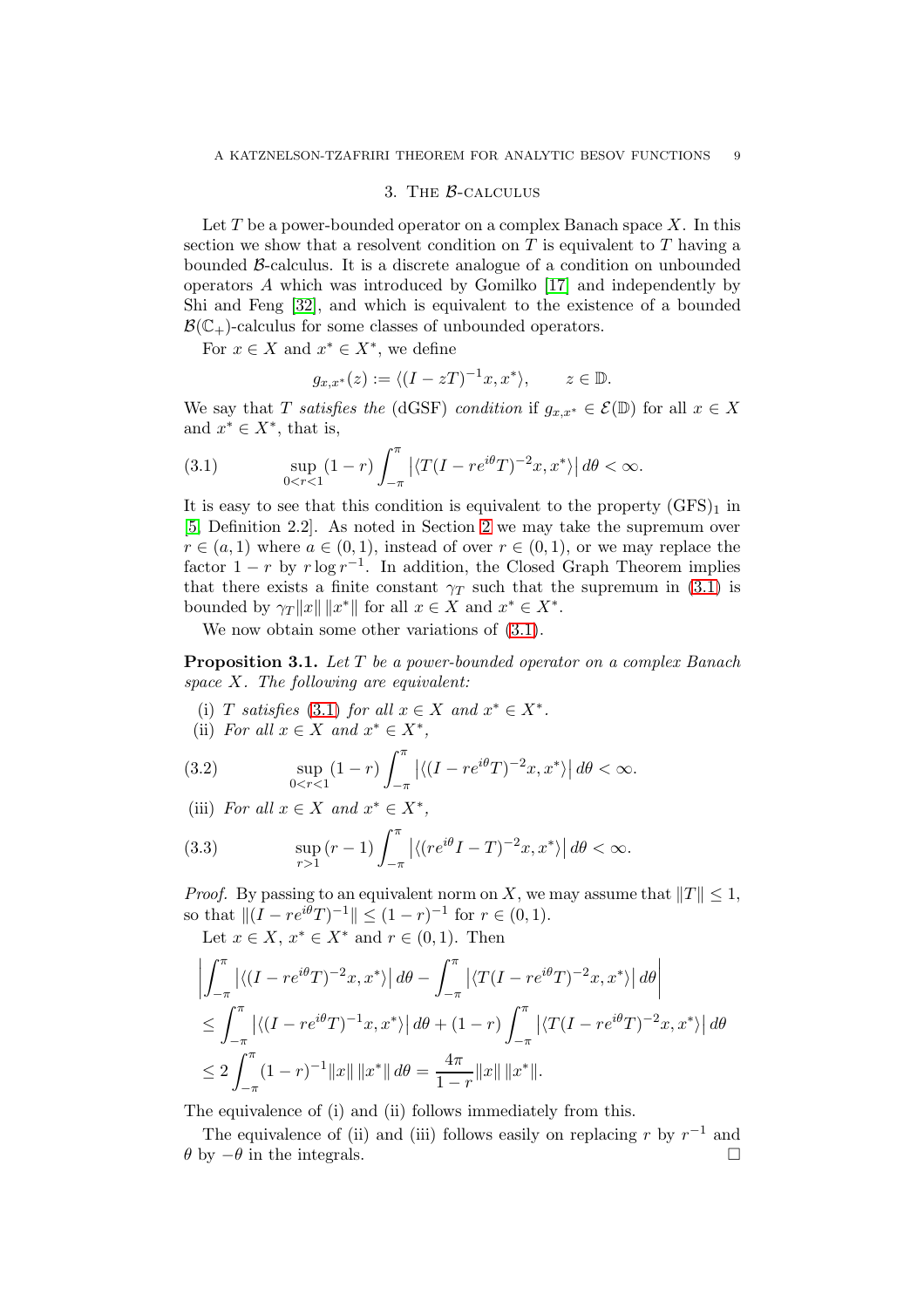<span id="page-9-1"></span>Now assume that T satisfies [\(3.1\)](#page-8-1). Let  $f \in \mathcal{B}(\mathbb{D})$ , and define

(3.4) 
$$
\langle f(T)x, x^* \rangle := f(0) \langle x, x^* \rangle + \frac{2}{\pi} \langle g_{x,x^*}, f \rangle_{\mathcal{B}}, \qquad x \in X, x^* \in X^*.
$$

This formula is of the same format as [\[5,](#page-14-4) (3.4)], although the kernels in the double integrals are different. The following theorem is essentially the same as [\[5,](#page-14-4) Theorem 3.2].

<span id="page-9-2"></span>Theorem 3.2. *Let* T *be a power-bounded operator on a Banach space* X*. If* T satisfies the (dGSF) condition, then  $f \mapsto f(T)$  is a B-calculus for the *operator* T*. Moreover,*

<span id="page-9-0"></span>(3.5) 
$$
||f(T)|| \le \max\left\{1, \frac{2\gamma_T}{\pi}\right\} ||f||_{\mathcal{B}}, \qquad f \in \mathcal{B}(\mathbb{D}).
$$

*Proof.* It is clear from [\(2.4\)](#page-5-1) and the finiteness of  $\gamma_T$  that  $f(T)$  is a bounded linear operator from X into  $X^{**}$  for every  $f \in \mathcal{B}(\mathbb{D})$ . We need to show that  $f(T)$  maps X into X, and  $f \mapsto f(T)$  is an algebra homomorphism mapping 1 to I and z to T. By the density of the polynomials in  $\mathcal{B}(\mathbb{D})$  and linearity, it suffices to show that if  $f(z) = z^k$  for some  $k \in \mathbb{Z}_+$ , then  $f(T) = T^k$ . The proof is almost identical to that of Proposition [2.3,](#page-5-0) with  $w$  replaced by  $T$ , and  $x$  and  $x^*$  inserted.

The case  $k = 0$  is trivial. For  $k \ge 1$ , we have  $f(0) = 0$ . For  $x \in X$  and  $x^* \in X^*,$ 

$$
\langle f(T)x, x^* \rangle = \frac{2}{\pi} \int_{\mathbb{D}} \log \frac{1}{|z|} k z^{k-1} \langle T(I - \overline{z}T)^{-2} x, x^* \rangle dA(z)
$$
  

$$
= \frac{2k}{\pi} \int_0^1 \int_{-\pi}^{\pi} \log \frac{1}{r} \sum_{n=0}^{\infty} (n+1) \langle T^{n+1}x, x^* \rangle r^{k+n} e^{i(k-1-n)\theta} d\theta dr.
$$

For fixed  $r \in (0, 1)$ , the series converges uniformly in  $\theta$ , and the integral of the *n*th term with respect to  $\theta$  is 0 for each *n* except  $n = k - 1$ . Thus

$$
\langle f(T)x, x^* \rangle = 4k^2 \langle T^k x, x^* \rangle \int_0^1 \log \frac{1}{r} r^{2k-1} dr = \langle T^k x, x^* \rangle.
$$

It follows that the map  $f \mapsto f(T)$  is an algebra homomorphism from the polynomials into  $L(X)$ , so the map  $f \mapsto f(T)$  is a B-calculus for T. The estimate [\(3.5\)](#page-9-0) follows from [\(3.4\)](#page-9-1), [\(2.4\)](#page-5-1), and the definition of  $\gamma_T$ .

The B-calculus defined by [\(3.4\)](#page-9-1) is the *unique* B-calculus for T, since the the polynomials are dense in  $\mathcal{B}(\mathbb{D})$ . The  $\mathcal{B}$ -calculus can also be described in the following ways, where we write  $r(T)$  for the spectral radius of T.

<span id="page-9-3"></span>Corollary 3.3. *Let* T *be a power-bounded operator satisfying the* (dGSF) *condition, and let* f *be a holomorphic function on* D *with Taylor series*  $f(z) = \sum_{n=0}^{\infty} a_n z^n$ . Then the following statements hold in the operator*norm topology:*

(a) If  $f \in \mathcal{B}(\mathbb{D})$ , then  $f(T) = \lim_{r \to 1^-} \sum_{n=0}^{\infty} a_n r^n T^n$ . (b) If  $f \in \mathcal{B}(\mathbb{D})$  and  $r(T) < 1$ , then  $f(\overline{T}) = \sum_{n=0}^{\infty} a_n T^n$ .

*Proof.* Let  $f \in \mathcal{B}(\mathbb{D})$  and  $f_r(z) := f(rz)$  for  $r \in (0,1)$ ,  $z \in \mathbb{D}$ . By Propo-sition [2.1\(](#page-3-3)e),  $f_r \in W^+(\mathbb{D})$  and  $\lim_{r \to 1^-} ||f_r - f||_B = 0$ . Now  $f_r(T) =$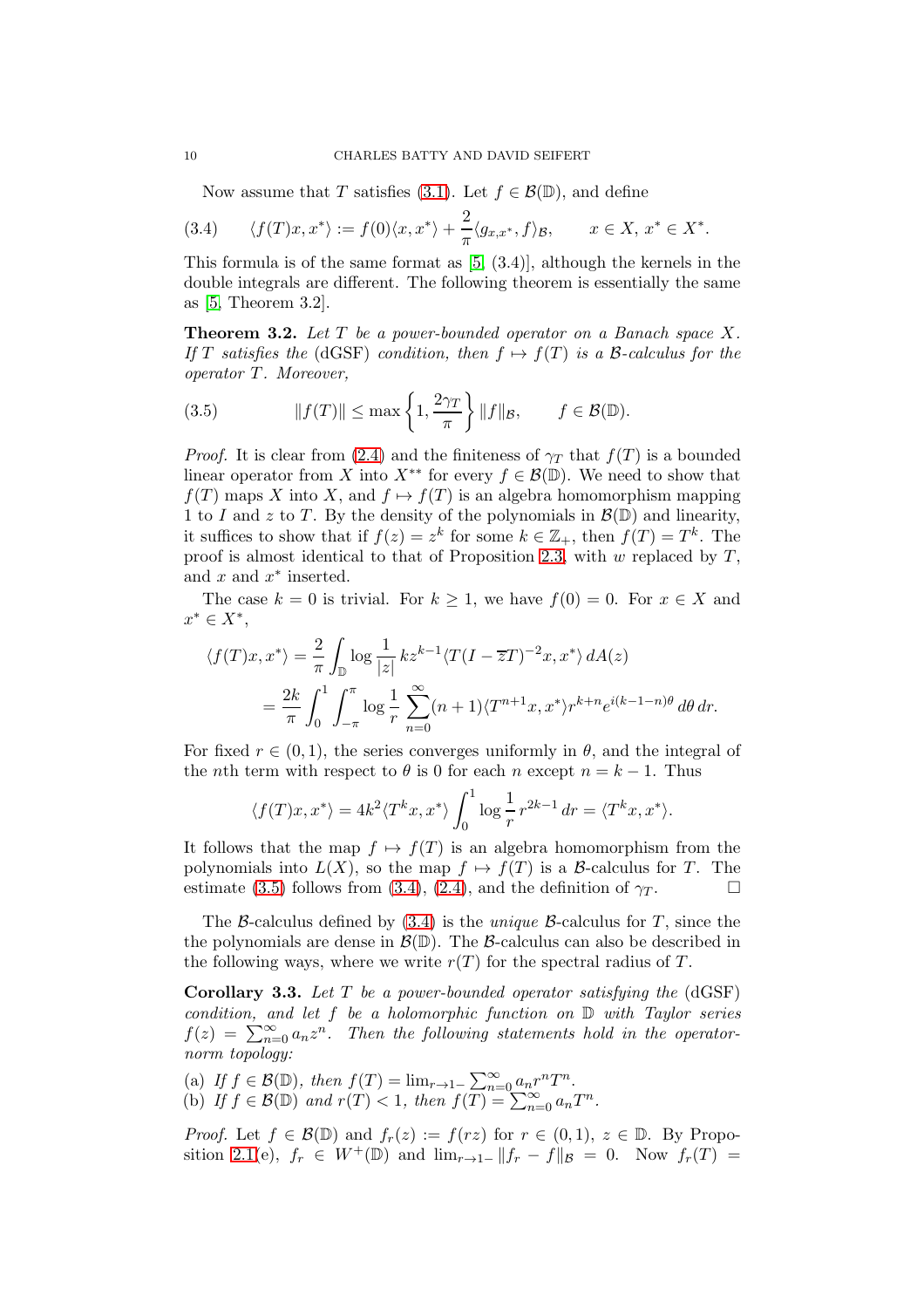$\sum_{n=0}^{\infty} a_n r^n T^n$  for every  $r \in (0,1)$  and, since T has a bounded B-calculus by Theorem [3.2,](#page-9-2)  $f(T) = \lim_{r\to 1^-} f_r(T)$  in operator norm. Thus (a) follows, which in turn implies (b).  $\Box$ 

Since  $\|\cdot\|_{\mathcal{B}}$  is dominated by  $\|\cdot\|_{W}$  on  $W^{+}(\mathbb{D})$ , the estimate [\(3.5\)](#page-9-0) is generally sharper than the estimate  $|| f(T) || \leq \sup_{n \in \mathbb{Z}_+} ||T^n|| \, ||f||_W$  when  $f \in W^+(\mathbb{D})$ .

<span id="page-10-1"></span>Examples 3.4. (a) Let T be a power-bounded operator on a Hilbert space. It is shown in [\[14,](#page-15-15) Corollary 2.5], and also in [\[30,](#page-15-17) Proposition 6.4.4] and [\[5,](#page-14-4) Corollary 2.13], that [\(3.3\)](#page-8-2) holds. The argument uses Parseval's theorem. It follows from Proposition [3.1](#page-8-3) and Theorem [3.2](#page-9-2) that T has a bounded  $\beta$ calculus. As stated in the introduction, this fact follows from estimates of Peller [\[29\]](#page-15-12) for polynomial functions of T, but no explicit formula for  $f(T)$  is given there.

There exist power-bounded operators on Hilbert spaces which are not polynomially bounded; see [\[23\]](#page-15-18), for example. Such operators have a bounded B-calculus, but they do not have a bounded  $A(\mathbb{D})$ -calculus. This confirms that  $\mathcal{B}(\mathbb{D})$  is properly included in  $A(\mathbb{D})$ .

(b) Let T be in the class of Ritt operators, sometimes known as Tadmor-Ritt operators. This means that  $T$  is a bounded linear operator on a Banach space,  $r(T) \leq 1$  and there is a constant C such that

$$
||(zI - T)^{-1}|| \le C|z - 1|^{-1}, \qquad |z| > 1.
$$

It was proved in [\[21\]](#page-15-19) and [\[27,](#page-15-20) Theorem 4.5.4] that T is power-bounded; see also [\[6\]](#page-15-21). Further results considering polynomial boundedness and functional calculus on Stolz domains contained in  $\mathbb{D}$  were obtained in [\[22\]](#page-15-22) and [\[26\]](#page-15-23). In various respects Ritt operators are analogues of generators of bounded holomorphic  $C_0$ -semigroups.

For  $r > 1$ , we have

$$
\int_{-\pi}^{\pi} \left\| (re^{i\theta}I - T)^{-2} \right\| d\theta \le \frac{C}{r^2} \int_{-\pi}^{\pi} \frac{d\theta}{|1 - r^{-1}e^{-i\theta}|^2} = \frac{2\pi C}{r^2(1 - r^{-1})} \le \frac{2\pi C}{r - 1},
$$

and hence [\(3.3\)](#page-8-2) holds. It follows from Proposition [3.1](#page-8-3) and Theorem [3.2](#page-9-2) that T has a bounded B-calculus. In this case, the definition of  $f(T)$  in [\(3.4\)](#page-9-1) can be strengthened to the operator-valued formula

<span id="page-10-2"></span>(3.6) 
$$
f(T) = f(0)I + \frac{2}{\pi} \int_{\mathbb{D}} \log \frac{1}{|z|} f'(z)T(I - \overline{z}T)^{-2} dA(z).
$$

As stated in the introduction, Vitse proved the existence of a bounded Bcalculus for Ritt operators in [\[35\]](#page-16-2), based on estimates for polynomial functions of T, but no explicit formula for  $f(T)$  is given in that paper.

Next we will obtain a converse of Theorem [3.2,](#page-9-2) by showing that if  $T$  has a bounded B-calculus, then (dGSF) holds. The argument for this is similar to the continuous-parameter case [\[8,](#page-15-14) Theorem 6.1], but it is more direct than the proof of the same result in [\[5,](#page-14-4) Theorem 3.5]. The result will be used in the proof of Theorem [1.5.](#page-3-1)

<span id="page-10-0"></span>Theorem 3.5. *Let* T *be a bounded operator on a Banach space* X*. If* T *admits a bounded* B*-calculus, then* T *is power-bounded and* T *satisfies the* (dGSF) *condition.*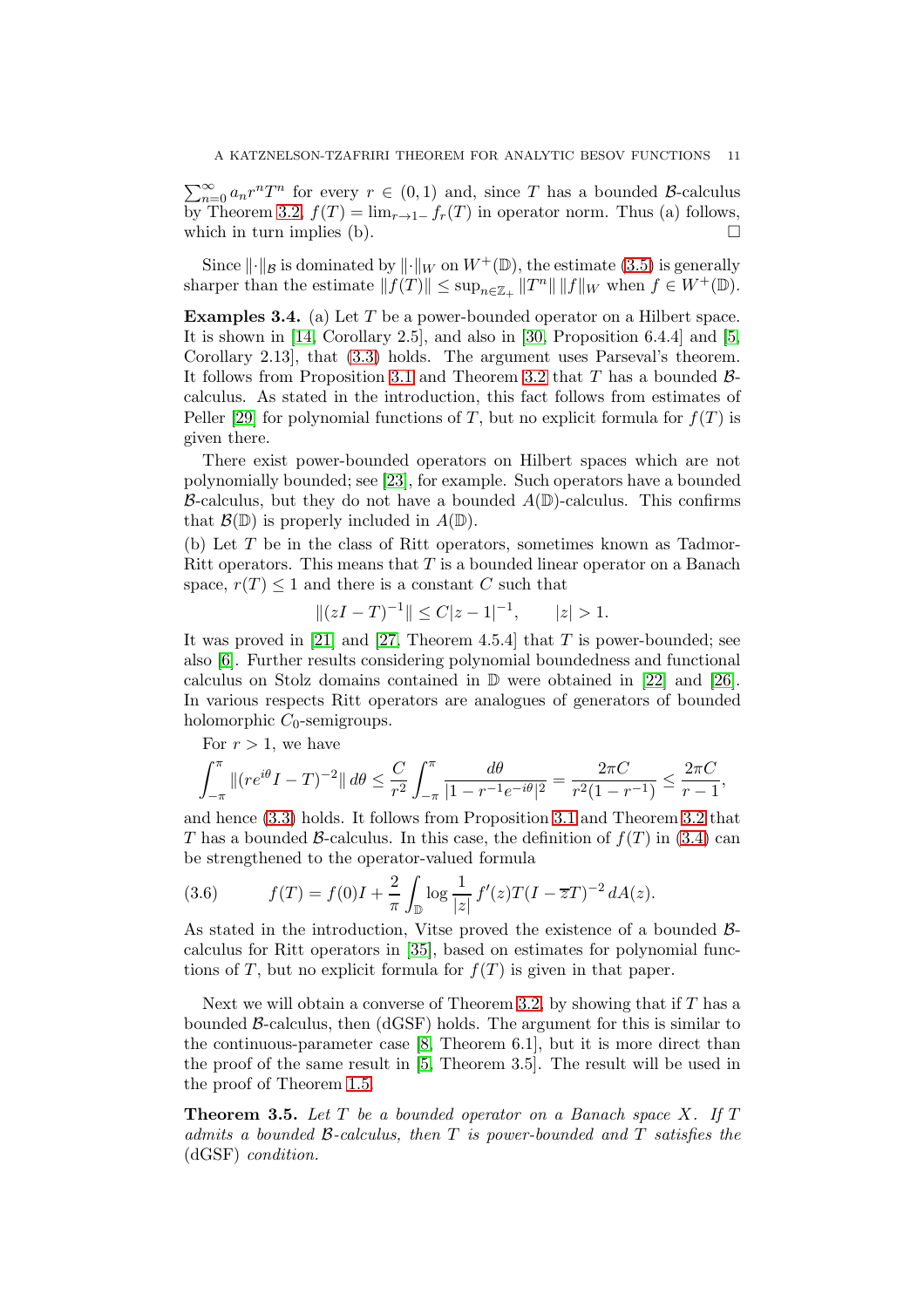*Proof.* Let  $\Phi : \mathcal{B}(\mathbb{D}) \to L(X)$  be a bounded algebra homomorphism with  $\Phi(1) = I$  and  $\Phi(z) = T$ . The functions  $z^k$  for  $k \ge 1$  all have  $\beta$ -norm equal to 2, so the operators  $T^k$  are bounded uniformly in k. Let  $w \in \mathbb{D}$ . Then  $\rho_w(z)(1 - wz) = 1$  for all  $z \in \mathbb{D}$ , and hence  $\Phi(\rho_w) = (I - wT)^{-1}$ .

Let h be a continuous function on  $[-\pi, \pi]$  with  $||h||_{\infty} = 1$ , let  $r \in (0, 1)$ , and let  $G_{r,h}$  be defined by [\(2.6\)](#page-6-2). Then [\(2.8\)](#page-6-3) shows that

$$
\Phi(G_{r,h}) = \int_{-\pi}^{\pi} h(\theta) \Phi(\rho_{re^{-i\theta}}^2) d\theta = \int_{-\pi}^{\pi} h(\theta) (I - re^{-i\theta}T)^{-2} d\theta.
$$

Using [\(2.9\)](#page-6-0) we obtain, for  $x \in X$  and  $x^* \in X^*$  with  $||x|| = ||x^*|| = 1$ ,

$$
(1-r)\left|\int_{-\pi}^{\pi}h(\theta)\langle (I-re^{-i\theta}T)^{-2}x,x^*\rangle d\theta\right| = (1-r)\left|\langle \Phi(G_{r,h})x,x^*\rangle\right|
$$
  

$$
\leq (1-r)\|\Phi\| \, \|G_{r,h}\|_{\mathcal{B}} \leq 6\pi \|\Phi\|.
$$

It follows that

$$
(1-r)\int_{-\pi}^{\pi} \left| \langle (I-re^{i\theta}T)^{-2}x, x^* \rangle \right| d\theta \le 6\pi \|\Phi\|.
$$

This establishes [\(3.2\)](#page-8-4), and then [\(3.1\)](#page-8-1) follows from Proposition [3.1.](#page-8-3)  $\Box$ 

The following result can be extracted from the results and proofs in [\[14,](#page-15-15) Section 2], but it is not explicitly stated there. It is analogous to [\[8,](#page-15-14) Theorem 6.5].

<span id="page-11-0"></span>Proposition 3.6. *Let* T *be an invertible operator on a Banach space, such that*  $\sup_{n\in\mathbb{Z}} \|T^n\| < \infty$ , and assume that T satisfies the (dGSF) condition. *Then* T *is polynomially bounded.*

*Proof.* By Proposition [3.1,](#page-8-3)  $T$  satisfies the condition  $(3.3)$ , which is the same condition as [\[14,](#page-15-15) (2.5)]. Hence T satisfies condition (2) in [14, Theorem 2.2]. Then, by [\[14,](#page-15-15) Lemma 2.3],  $T$  satisfies the estimate [14, (2.1)], and in particular T is polynomially bounded.  $\square$ 

In combination with Theorem [3.5,](#page-10-0) Proposition [3.6](#page-11-0) shows that an invertible isometry which is not polynomially bounded does not have a bounded  $\beta$ -calculus. Such operators exist (see Example [3.7\)](#page-11-1), so this confirms that  $W^+(\mathbb{D})$  is properly included in  $\mathcal{B}(\mathbb{D})$ . An abstract existence result was proved in [\[39,](#page-16-6) Theorem 4.1], where it is shown that, given a closed subset  $E$  of  $\mathbb T$ , every isometry with spectrum contained in  $E$  is polynomially bounded if and only if  $E$  is a Helson set and satisfies spectral synthesis for  $W(\mathbb{T}).$ 

We now give a simple explicit example of an invertible isometry which is not polynomially bounded. It is closely related to the example in [\[5,](#page-14-4) Remark 2.14(2)], but we present it differently.

<span id="page-11-1"></span>**Example 3.7.** Let T be the bilateral shift on  $W(\mathbb{T})$  defined by

$$
(Tf)(z) = zf(z), \qquad f \in W(\mathbb{T}), \, z \in \mathbb{T}.
$$

Then T is an invertible isometry on  $W(T)$ . Suppose that T is polynomially bounded on  $W(\mathbb{T})$ . Since  $p = p(T)1$  for each trigonometic polynomial p,

$$
||p||_{\infty} \le ||p||_{W} = ||p(T)1||_{W} \le C||p||_{\infty},
$$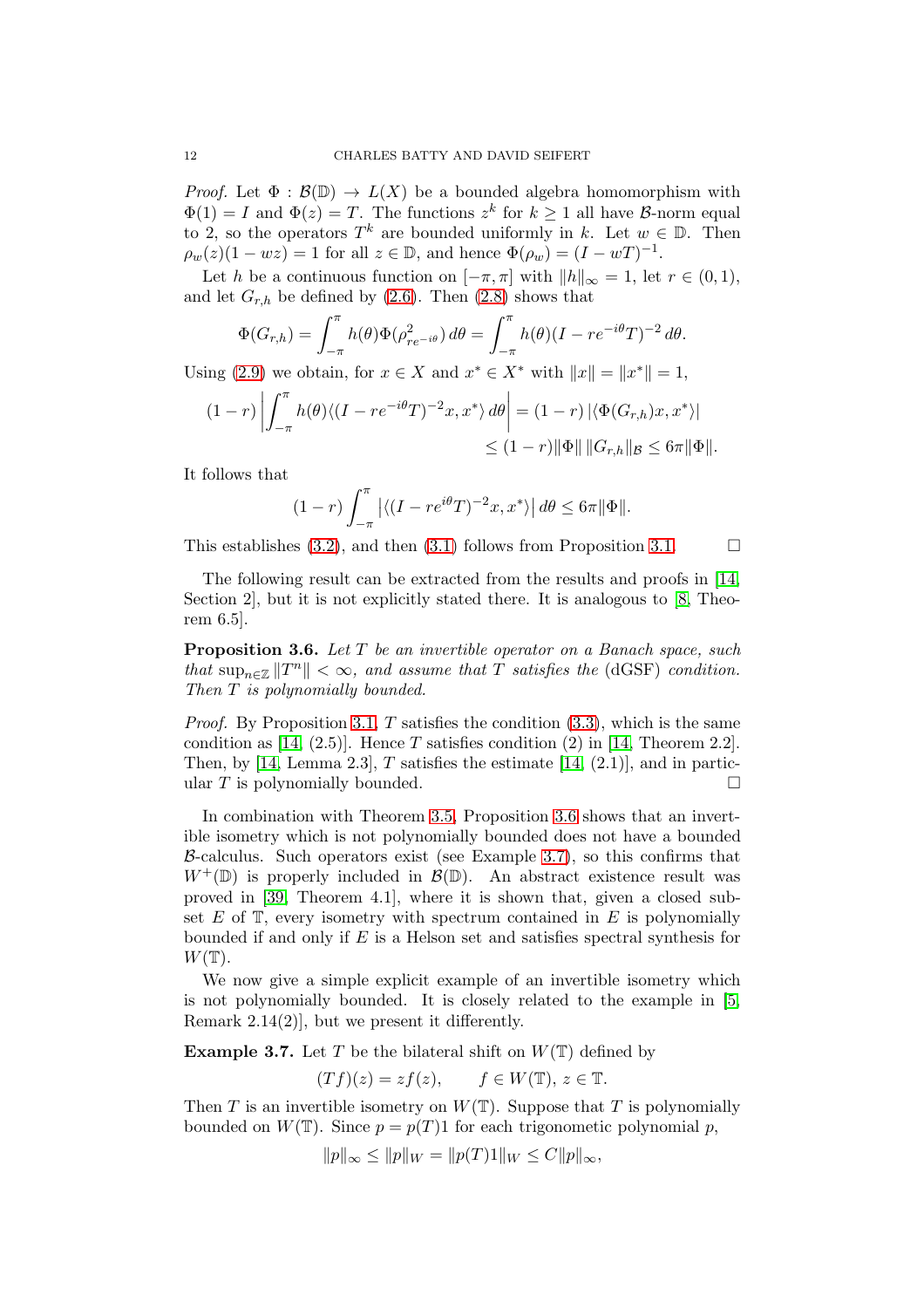for some constant C. However the norms  $\lVert \cdot \rVert_W$  and  $\lVert \cdot \rVert_{\infty}$  are not equivalent. Thus T is not polynomially bounded.

The B-calculus has standard spectral properties, as follows.

<span id="page-12-0"></span>Theorem 3.8. *Let* T *be a power-bounded operator on a Banach space* X*, satisfying the* (dGSF) *condition. Let*  $f \in \mathcal{B}(\mathbb{D})$ *. Then*  $\sigma(f(T)) = f(\sigma(T))$ *. Moreover the following statements hold for any*  $\lambda \in \mathbb{C}$ :

- (a) If  $x \in X$  and  $Tx = \lambda x$ , then  $f(T)x = f(\lambda)x$ .
- (b) If  $x^* \in X^*$  and  $T^*x^* = \lambda x^*$ , then  $f(T)^*x^* = f(\lambda)x^*$ .
- (c) *If*  $(x_n)_{n\geq 1}$  *is a sequence of unit vectors in* X *and*  $\lim_{n\to\infty}||Tx_n-\lambda x_n||$ 0*, then*  $\lim_{n\to\infty}$   $|| f(T)x_n - f(\lambda)x_n || = 0$ *.*

*Proof.* We begin by proving the spectral mapping property. We use the Banach algebra method in a similar way to [\[7,](#page-15-13) Theorem 4.17]. Let  $f \in \mathcal{B}(\mathbb{D})$ , with power series  $f(z) = \sum_{n=0}^{\infty} a_n z^n$ , and let A be a closed commutative subalgebra of  $L(X)$  containing  $\tilde{I}$ ,  $T$ ,  $(\lambda I - T)^{-1}$  for all  $\lambda \in \rho(T)$  and  $(\lambda I$  $f(T)$ <sup>-1</sup> for all  $\lambda \in \rho(f(T))$ . Then the spectra of T and  $f(T)$  in A coincide with their spectra in  $L(X)$ . Let  $\chi$  by any character of A and let  $\lambda = \chi(T)$ . Then  $|\lambda| \leq 1$ . Let  $r \in (0,1)$  and  $f_r(z) := f(rz)$  for  $z \in \mathbb{D}$ . Then  $f_r \in W^+(\mathbb{D})$ and hence  $f_r(T) = \sum_{n=0}^{\infty} a_n r^n T^n = f(rT)$  by Corollary [3.3\(](#page-9-3)b). It follows that

<span id="page-12-1"></span>(3.7) 
$$
f_r(T) = f(0) + \frac{2}{\pi} \int_{\mathbb{D}} \log \frac{1}{|z|} f'(z) r T (I - r \overline{z} T)^{-2} dA(z),
$$

where the integral is absolutely convergent in the operator norm. Note that  $\chi((I - r\overline{z}T)^{-1}) = (1 - r\overline{z}\lambda)^{-1}$  whenever  $z \in \mathbb{D}$ . Hence, applying  $\chi$  to [\(3.7\)](#page-12-1) and using Proposition [2.3,](#page-5-0) we obtain

$$
\chi(f_r(T)) = f(0) + \frac{2}{\pi} \int_{\mathbb{D}} \log \frac{1}{|z|} \frac{f'(z)r\lambda}{(1 - r\overline{z}\lambda)^2} dA(z)
$$

$$
= f(0) + \frac{2}{\pi} \langle \rho_{r\lambda}, f \rangle_{\mathcal{B}} = f(r\lambda).
$$

By Proposition [2.1\(](#page-3-3)e) and boundedness of the B-calculus,  $\lim_{r\to 1^-} f_r(T) =$  $f(T)$  in operator norm, so

$$
f(\chi(T)) = f(\lambda) = \lim_{r \to 1^-} f(r\lambda) = \lim_{r \to 1^-} \chi(f_r(T)) = \chi(f(T)).
$$

Since  $\chi$  was an arbitrary character, we conclude that  $\sigma(f(T)) = f(\sigma(T))$ .

We now prove the remaining statements.

(a) From [\(3.4\)](#page-9-1) and Proposition [2.3,](#page-5-0) for all  $x^* \in X^*$ , we have

$$
\langle f(T)x, x^* \rangle = f(0) \langle x, x^* \rangle + \frac{2}{\pi} \int_{\mathbb{D}} \log \frac{1}{|z|} \frac{f'(z)\lambda}{(1 - \overline{z}\lambda)^2} \langle x, x^* \rangle dA(z)
$$

$$
= \left( f(0) + \frac{2}{\pi} \langle \rho_\lambda, f \rangle_B \right) \langle x, x^* \rangle = f(\lambda) \langle x, x^* \rangle.
$$

(b) This is similar to (a).

(c) Let  $Y = \ell^{\infty}(X)/c_0(X)$ , where  $\ell^{\infty}(X)$  is the Banach space of all bounded sequences  $(x_n)_{n>1}$  in X, with the  $\ell^{\infty}$ -norm, and  $c_0(X)$  is the subspace of sequences such that  $\lim_{n\to\infty} ||x_n|| = 0$ . By Theorem [3.2,](#page-9-2) the operator T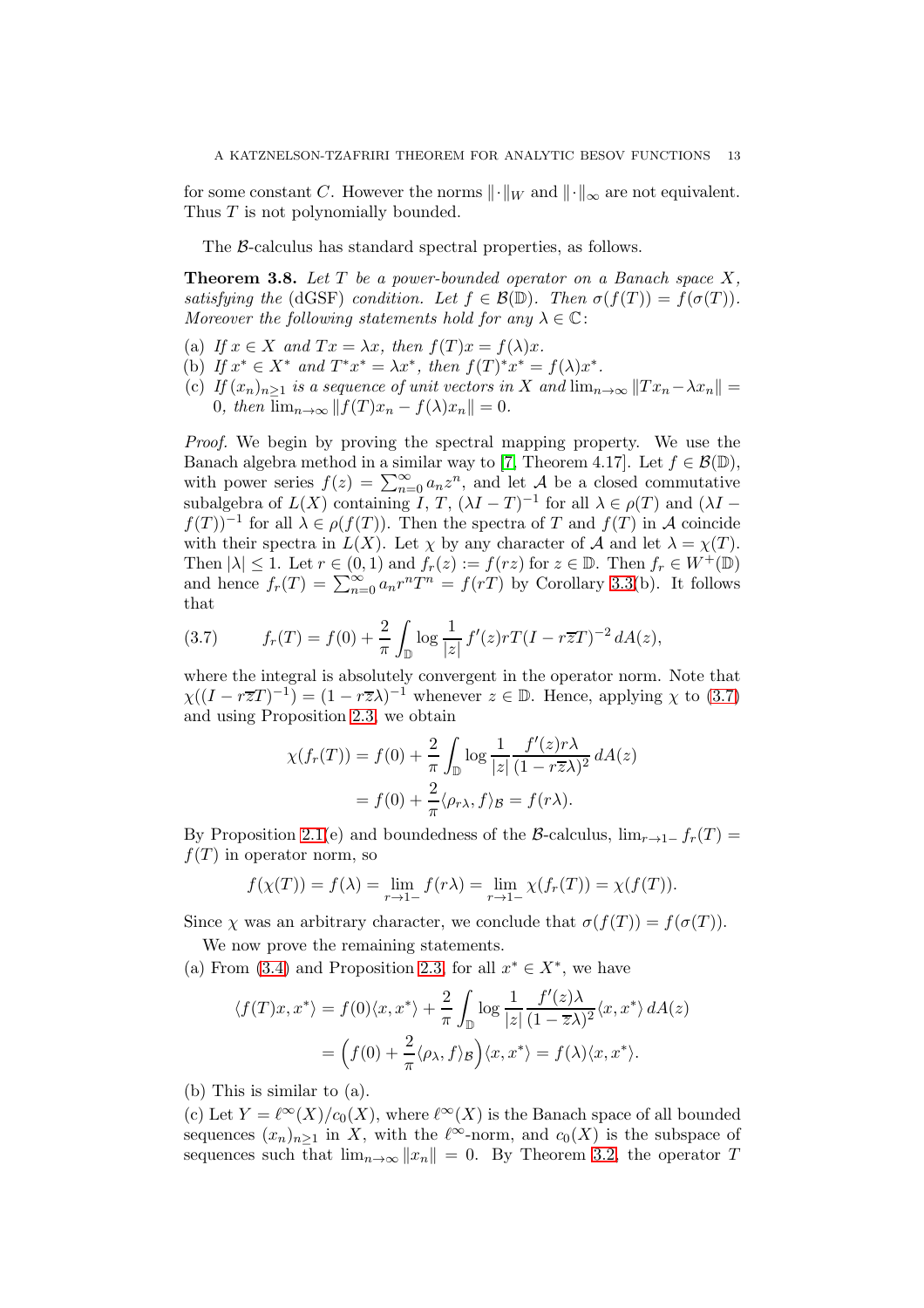has a bounded B-calculus on X and it induces an operator  $T_Y$  on Y with a bounded B-calculus.

Suppose that  $||x_n|| = 1$  for all n and  $\lim_{n\to\infty} ||Tx_n - \lambda x_n|| = 0$ . Let  $\mathbf{x} = (x_n)_{n \geq 1}$ , and let  $y = \pi(\mathbf{x}) \in Y$ , where  $\pi : \ell^{\infty}(X) \to Y$  is the quotient map. Then  $T_Y(y) = \lambda y$ . By applying (a) to  $T_Y$ , we see that  $f(T_Y)y = \lambda y$ , and this implies (c).  $\Box$ 

If T is a Ritt operator and  $f \in \mathcal{B}(\mathbb{D})$ , there is a slightly simpler proof of the spectral mapping property  $\sigma(f(T)) = f(\sigma(T))$ . Indeed, in this case we may apply any character  $\chi$  of the algebra A considered in the above proof directly to the operator-valued formula [\(3.6\)](#page-10-2), with no need for an approximation argument.

### 4. Proof of Theorem [1.5](#page-3-1)

<span id="page-13-0"></span>In this section, we prove Theorem [1.5.](#page-3-1) For convenience, we repeat the statement here.

Theorem 4.1. *Let* T *be a power-bounded operator on a Banach space* X*, and assume that* T *has a bounded* B-calculus. Let  $f \in \mathcal{B}(\mathbb{D})$ , and assume *that* f *vanishes on*  $\sigma_u(T)$ *. Then*  $\lim_{n\to\infty} ||T^n f(T)|| = 0$ *.* 

*Proof.* If  $\mathbb{T} \subseteq \sigma(T)$ , then the assumption on f implies that f vanishes on  $\mathbb{T}$ . Then, by holomorphy, f vanishes on  $\mathbb{D}$ , and  $f(T) = 0$ .

Now assume that  $\mathbb T$  is not contained in  $\sigma(T)$ . We will first show that  $\lim_{n\to\infty} ||T^n f(T)x|| = 0$  for all  $x \in X$ . We start the argument by adopting a construction which has been used in several papers on the Katznelson-Tzafriri theorem and related topics, such as [\[15\]](#page-15-5), [\[20\]](#page-15-4), [\[24\]](#page-15-6); see [\[37,](#page-16-7) Proposition 2.1] in particular. By considering the seminorm

$$
q(x) := \limsup_{n \to \infty} ||T^n x||, \qquad x \in X,
$$

taking the quotient space  $X/Ker q$  with the norm induced by q, and then taking the completion, one arrives at a Banach space  $Z$ , a bounded map  $\pi: X \to Z$  with dense range such that  $\|\pi(x)\|_Z = q(x)$  for  $x \in X$ , and an isometry V on Z induced by T so that  $V\pi = \pi T$  and  $\sigma(V) \subseteq \sigma(T)$ . Now V has no approximate eigenvalues in  $\mathbb D$  and  $\sigma(V)$  is not equal to  $\overline{\mathbb D}$ , so  $\sigma(V) \subseteq \mathbb{T}$ . Thus V is invertible and  $\sigma(V) \subseteq \sigma_u(T)$ . In addition any operator  $S \in L(X)$  which commutes with T induces an operator  $S_Z \in L(Z)$ , and the map  $S \mapsto S_Z$  is a contractive algebra homomorphism with  $T_Z = V$ .

Let  $g \in \mathcal{B}(\mathbb{D})$ . Then  $g(T)$  commutes with T, so there is an induced operator  $g(T)_Z$  on Z. The mapping  $g \mapsto g(T)_Z$  is a bounded algebra homomorphism from  $\mathcal{B}(\mathbb{D})$  to  $L(Z)$  mapping 1 to I and z to V. Thus V has a bounded  $\beta$ -calculus. By Theorem [3.5,](#page-10-0) V satisfies the (dGSF) condition, so by Proposition [3.6](#page-11-0) the invertible isometry  $V$  is polynomially bounded.

Now we can apply Theorem [1.3](#page-1-2) and we conclude that

$$
\lim_{n \to \infty} ||V^n f(V)|| = 0.
$$

Since V is an isometry this implies that  $f(V) = 0$  and hence  $\pi f(T) = 0$ . In turn this implies that  $\lim_{n\to\infty} ||T^n f(T)x|| = 0$  for all  $x \in X$ .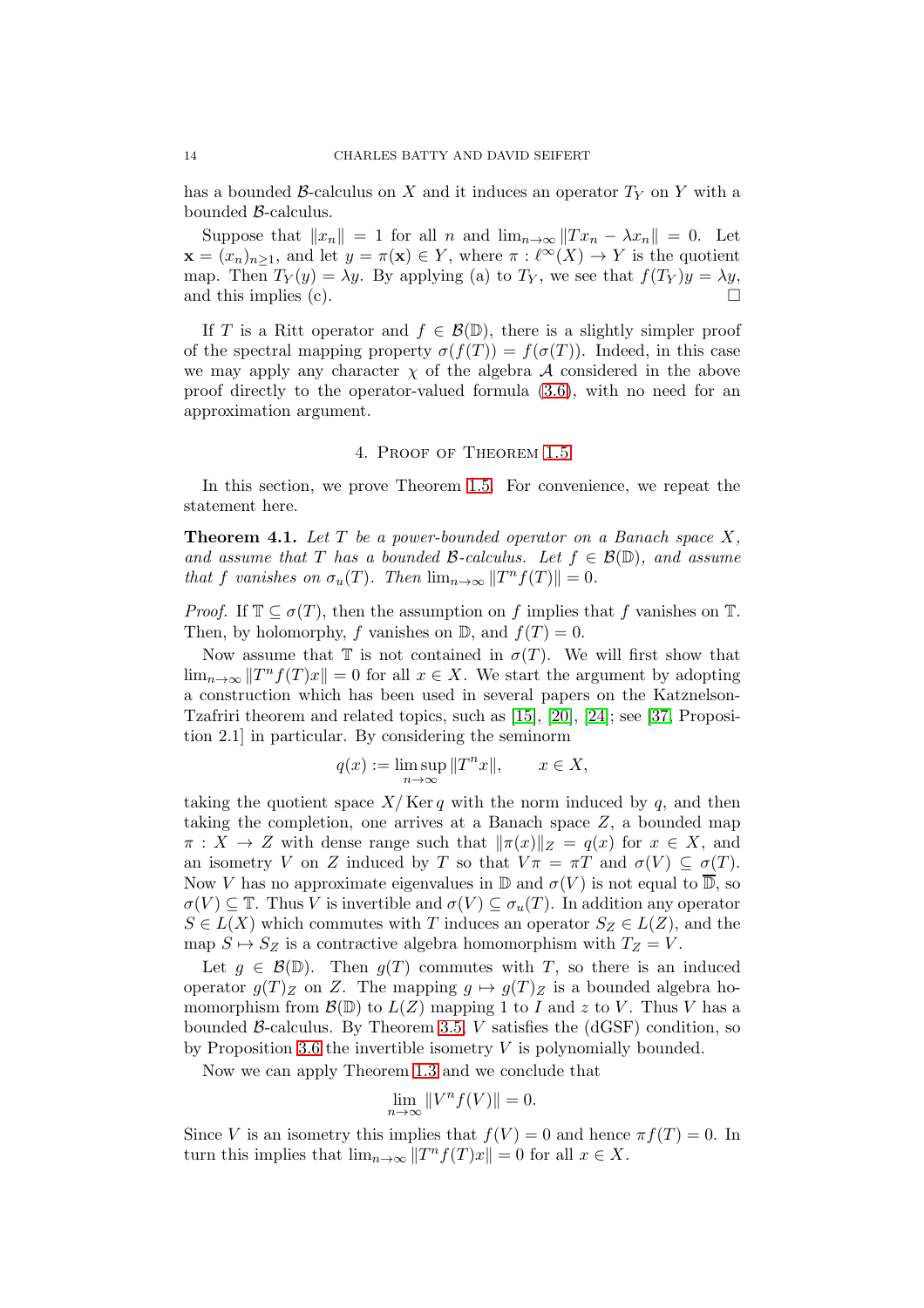Now we improve this result to show that  $\lim_{n\to\infty} ||T^n f(T)|| = 0$ . For this we use a minor variation of arguments previously used to strengthen the convergence in this way by passing from an operator on  $X$  to an operator on the space  $\ell^{\infty}(X)$ . Suppose that the claim is not true. Then there exist  $\varepsilon > 0$  and a subsequence  $(n_k)_{k \geq 1}$  such that  $||T^{n_k}f(T)|| > \varepsilon$  for all k. Let  $x_k \in X$  be such that  $||x_k|| = \overline{1}$  and  $||T^{n_k}f(T)x_k|| > \varepsilon$ . Now let  $T_\infty$  be the operator on  $\ell^{\infty}(X)$  defined by  $T_{\infty} \mathbf{y} = (Ty_k)_{k\geq 1}$ , where  $\mathbf{y} = (y_k)_{k\geq 1}$ , and let  $\mathbf{x} = (x_k)_{k\geq 1} \in \ell^{\infty}(X)$ . Then  $T_{\infty}$  is power-bounded with a bounded B-calculus, and  $\sigma(T_{\infty}) = \sigma(T)$ , so the conclusion of the previous paragraph implies that  $\lim_{k\to\infty} ||T^{n_k}_{\infty} f(T_{\infty})\mathbf{x}||_{\infty} = 0$ . On the other hand,

$$
||T_{\infty}^{n_k} f(T_{\infty}) \mathbf{x}||_{\infty} \ge ||T^{n_k} f(T)x_k|| > \varepsilon, \qquad k \ge 1.
$$

This contradiction completes the proof.

<span id="page-14-0"></span>*Remarks* 4.2. (a) The condition that f vanishes on  $\sigma_u(T)$  is a necessary condition for the conclusion of Theorem [1.5](#page-3-1) to hold. Assume that  $f \in \mathcal{B}(\mathbb{D})$ and  $\lim_{n\to\infty} ||T^n f(T)|| = 0$ , and let  $\lambda \in \sigma_u(T)$ . Then  $\lambda^n f(\lambda) \in \sigma(T^n f(T))$ for all  $n \in \mathbb{Z}_+$ , by Theorem [3.8.](#page-12-0) Hence  $|f(\lambda)| = |\lambda^n f(\lambda)| \leq ||T^n f(T)|| \to 0$ as  $n \to \infty$ , so f vanishes on  $\sigma_u(T)$ .

(b) Parts of the proof of Theorem [1.5](#page-3-1) above have some similarities with the proof of [\[15,](#page-15-5) Theorem 2.10]. This is not surprising as the contexts of the two theorems are quite similar, and this raises the possibility of finding a single result which covers both theorems. Our proof of Theorem [1.5](#page-3-1) relies also on the (dGSF) condition being equivalent to the relevant operator having a bounded  $\beta$ -calculus (which has its origins in [\[8\]](#page-15-14)), and on results in [\[20\]](#page-15-4) and [\[14\]](#page-15-15) in the last part of the proof. None of these methods were available when the paper [\[15\]](#page-15-5) was published.

(c) In the final paragraph of the proof above, instead of using the operator  $T_{\infty}$  on  $\ell^{\infty}(X)$ , we could have used the operator of left multiplication by T on the Banach algebra  $L(X)$ . The proof above shows that the (dGSF) condition for  $T$  on  $X$  implies the (dGSF) condition for both those operators. It seems likely that this can be shown directly, without going through B-calculus.

(d) A direct analogue of Theorem [1.1](#page-1-0) for negative generators of  $C_0$ -semi-groups was proved in [\[16,](#page-15-24) Théorème III.4] and [\[36,](#page-16-8) Theorem 3.2], independently; see also [\[4,](#page-14-5) Theorem 5.7.4]. We have recently proved an analogue of Theorem [1.5](#page-3-1) using broadly the same approach as in this paper, but the details were more involved and sufficiently different from the material presented in this paper to warrant a separate exposition; see [\[10\]](#page-15-25).

### **REFERENCES**

- <span id="page-14-3"></span>[1] L. Abadias, A Katznelson-Tzafriri type theorem for Ces`aro bounded operators, *Studia Math.* 234 (2016), 59–82.
- <span id="page-14-1"></span>[2] G.R. Allan, A.G. O'Farrell and T.J. Ransford, A Tauberian theorem arising in operator theory, *Bull. London Math. Soc.* 19 (1987), 537–545.
- <span id="page-14-2"></span>[3] G.R. Allan and T.J. Ransford, Power-dominated elements in a Banach algebra, *Studia Math.* 94 (1989), 63–79.
- <span id="page-14-5"></span>[4] W. Arendt, C. Batty, M. Hieber and F. Neubrander, *Vector-valued Laplace Transforms and Cauchy Problems*, 2nd ed., Monogr. Math. 96, Birkhäuser, 2011.
- <span id="page-14-4"></span>[5] L. Arnold, Derivative bounded functional calculus of power bounded operators on Banach spaces, Acta Sci. Math. (Szeged) 87 (2021), 265–294.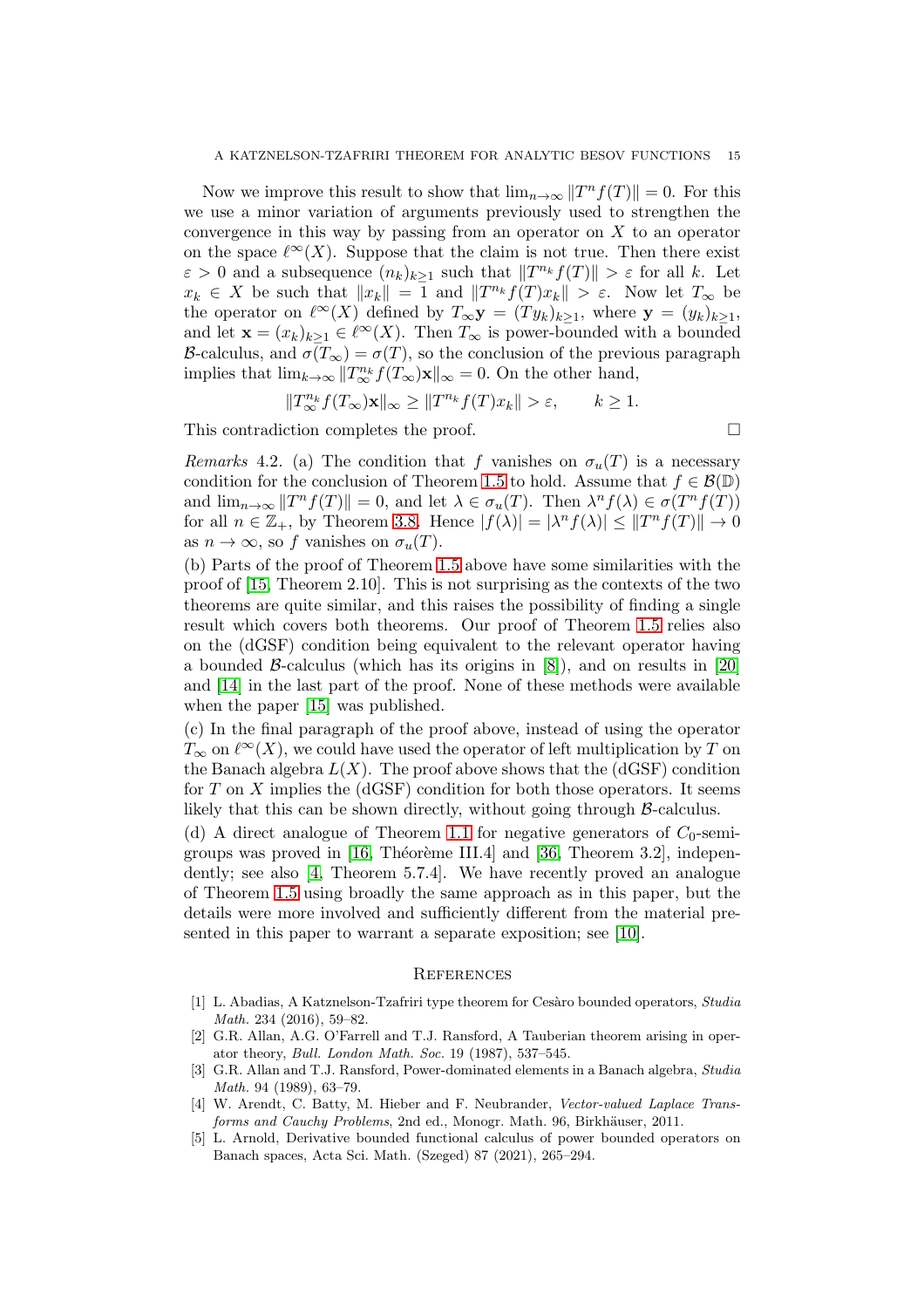- <span id="page-15-21"></span>[6] N.Yu. Bakaev, The theory of the stability of difference schemes in arbitrary norms, *Dokl. Akad. Nauk SSSR*, 297 (1987), 275–279; translation in *Soviet Math. Dokl.* 36 (1988), 447–451.
- <span id="page-15-13"></span>[7] C. Batty, A. Gomilko, and Yu. Tomilov, A Besov algebra calculus for generators of operator semigroups and related norm-estimates, *Math. Ann.* 379 (2021), 23–93.
- <span id="page-15-14"></span>[8] C. Batty, A. Gomilko, and Yu. Tomilov, The theory of Besov functional calculus: developments and applications to semigroups, *J. Funct. Anal.* 281 (2021), 109089, 60 pp.
- <span id="page-15-11"></span>[9] C. Batty and D. Seifert, Some developments around the Katznelson-Tzafriri theorem, Acta Sci. Math. (Szeged), to appear.
- <span id="page-15-25"></span>[10] C. Batty and D. Seifert, A continuous-parameter Katznelson-Tzafriri theorem for analytic Besov functions, submitted.
- <span id="page-15-8"></span>[11] H. Bercovici, The asymptotic behaviour of bounded semigroups in a Banach algebra, *Math. Proc. Cambridge Phil. Soc.* 108 (1990), 365–370.
- <span id="page-15-7"></span>[12] H. Bercovici, On the iterates of a completely nonunitary contraction, in: *Topics in Operator Theory: Ernst D. Hellinger memorial volume*, Oper. Theory Adv. Appl. 48, Birkhäuser, Basel, 1990, pp. 185–188.
- <span id="page-15-9"></span>[13] R. Chill and Yu. Tomilov, Stability of operator semigroups: ideas and results, in: *Perspectives in Operator Theory*, Banach Center Publ. 75, Polish Acad. Sci. Inst. Math., Warsaw, 2007, pp. 71–109.
- <span id="page-15-15"></span>[14] P.A. Cojuharu and A. Gomilko, On the characterization of scalar spectral type operators, *Studia Math.* 184 (2008), 121–132.
- <span id="page-15-5"></span>[15] J. Esterle, E. Strouse and F. Zouakia, Theorems of Katznelson-Tzafriri type for contractions. *J. Funct. Anal.* 94 (1990), 273–287.
- <span id="page-15-24"></span>[16] J. Esterle, E. Strouse and F. Zouakia, Stabilité asymptotique de certains semi-groupes d'opérateurs et idéaux primaires de  $L^1(\mathbb{R}_+),$  *J. Operator Theory* 28 (1992), 203–227.
- <span id="page-15-16"></span>[17] A. Gomilko, On conditions for the generating operator of a uniformly bounded  $C_0$ semigroup of operators, *Funct. Anal. Appl.* 33 (1999), 294–296.
- <span id="page-15-1"></span>[18] J.P. Kahane, *S´eries de Fourier Absolument Convergentes*, Ergebnisse der Mathematik und ihrer Grenzgebiete, vol. 50, Springer, Berlin, Heidelberg, New York, 1970.
- <span id="page-15-0"></span>[19] Y. Katznelson and L. Tzafriri, On power bounded operators, *J. Funct. Anal.* 68 (1986), 313–328.
- <span id="page-15-4"></span>[20] L. Kérchy and J. van Neerven, Polynomially bounded operators whose spectrum on the unit circle has measure zero, *Acta Sci. Math. (Szeged)* 63 (1997), 551–562.
- <span id="page-15-22"></span><span id="page-15-19"></span>[21] H. Komatsu, An ergodic theorem, *Proc. Japan Acad.* 44 (1968), 46–48.
- [22] F. Lancien and C. Le Merdy, On functional calculus properties of Ritt operators, *Proc. Roy. Soc. Edinburgh Sect. A* 145 (2015), 1239–1250.
- <span id="page-15-18"></span>[23] A. Lebow, A power-bounded operator that is not polynomially bounded, *Michigan Math. J.* 15 (1968), 397–399.
- <span id="page-15-6"></span>[24] Z. L´eka, A Katznelson-Tzafriri type theorem in Hilbert spaces, *Proc. Amer. Math. Soc.* 137 (2009), 3763–3768.
- <span id="page-15-10"></span>[25] Z. L´eka, On time regularity properties of bounded linear operators, in: *Etudes Op´eratorielles*, Banach Center Publ. 112, Polish Acad. Sci. Inst. Math., Warsaw, 2017, pp. 211–220.
- <span id="page-15-23"></span>[26] C. Le Merdy,  $H^{\infty}$  functional calculus and square function estimates for Ritt operators, *Rev. Mat. Iberoam.* 30 (2014), 1149–1190.
- <span id="page-15-20"></span>[27] O. Nevanlinna, *Convergence of Iterations for Linear Equations*, Lectures in Mathematics ETH Zürich, Birkhäuser, Basel, 1993.
- <span id="page-15-3"></span>[28] A.C.S. Ng and D. Seifert, Optimal rates of decay in the Katznelson–Tzafriri theorem for operators on Hilbert spaces, *J. Funct. Anal.* 279 (2020), 108799, 21 pp.
- <span id="page-15-12"></span>[29] V. Peller, Estimates of functions of power bounded operators on Hilbert spaces, *J. Operator Theory* 7 (1982), 341–372.
- <span id="page-15-17"></span>[30] D. Seifert, *Extensions of the Katznelson-Tzafriri Theorem for Operator Semigroups*, D.Phil. thesis, Univ. of Oxford, 2014; https://ora.ox.ac.uk/objects/uuid:cf8adfa4 b280-4cd8-b213-404d541ff651.
- <span id="page-15-2"></span>[31] D. Seifert, Rates of decay in the classical Katznelson–Tzafriri theorem, *J. Anal. Math.* 130 (2016), 329–354.